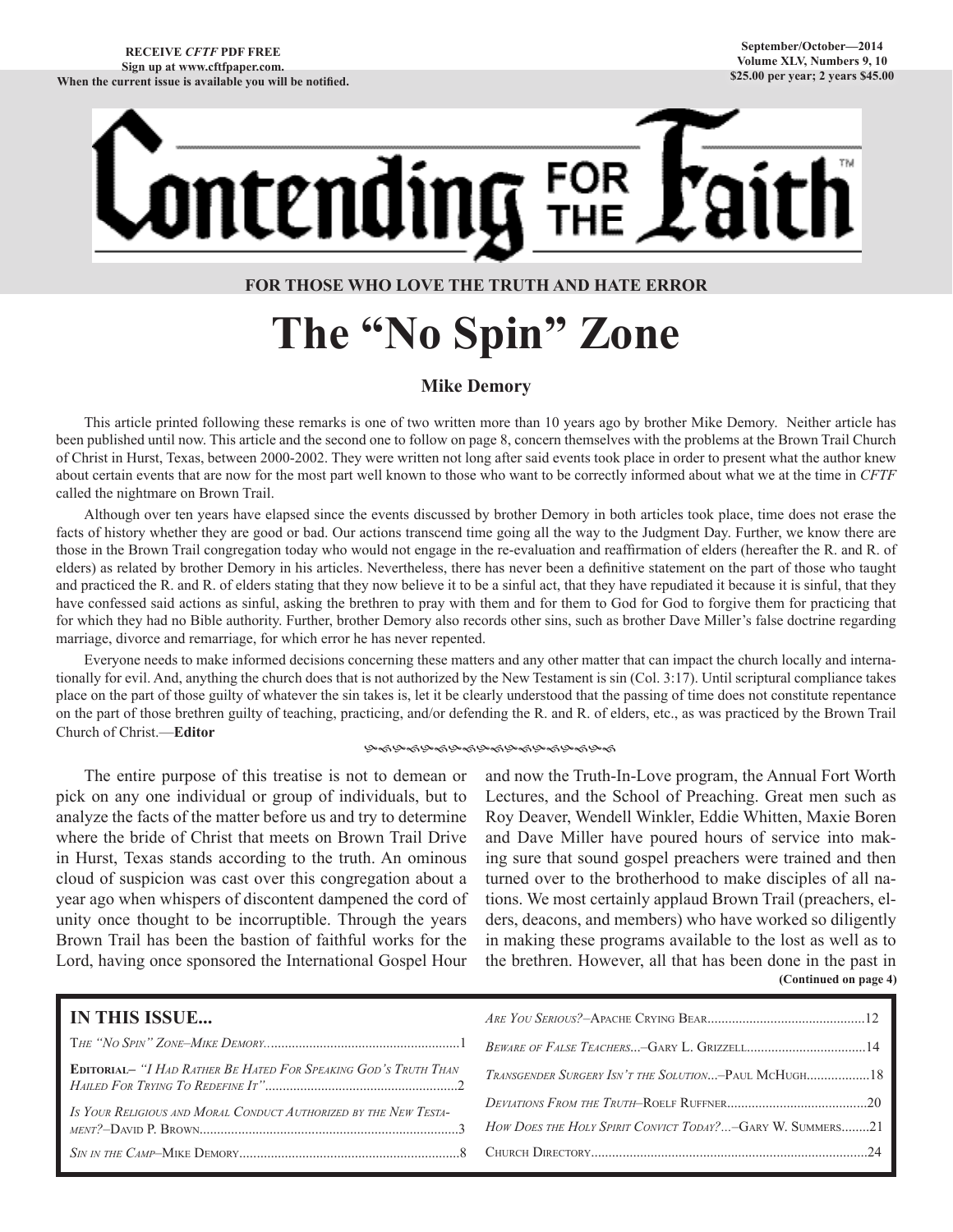

#### **David P. Brown, Editor and Publisher dpbcftf@gmail.com**

*COMMUNICATIONS received by CONTENDING FOR THE FAITH and/or its Editor are viewed as intended FOR PUBLICATION unless otherwise stated. Whereas we respect confidential information, so described, everything else sent to us we are free to publish without further permission being necessary. Anything sent to us NOT for publication, please indicate this clearly when you write. Please address such letters directly to the Editor David P. Brown, P.O. Box 2357, Spring, Texas 77383 or dpbcftf@gmail.com. Telephone: (281) 350-5516.*

#### *FREE—FREE—FREE—FREE—FREE—FREE*

*To receive CFTF free, go to www.cftfpaper.com and sign up. Once done, you will be notified when the current issue is available. It will be in the form of a PDF document that can be printed, and forwarded to friends.*

#### **SUBSCRIPTION RATES FOR THE PAPER EDITION**

*Single Print Subs: One Year, \$25.00; Two Years, \$45.00. NO REFUNDS FOR CANCELLATIONS OF PRINT SUBSCRIPTIONS.*

#### **ADVERTISING POLICY & RATES**

*CONTENDING FOR THE FAITH exists to defend the gospel (Philippians 1:7,17) and refute error (Jude 3). Therefore, we advertise only what is authorized by the Bible (Colossians 3:17). We will not knowingly advertise anything to the contrary and reserve the right to refuse any advertisement.*

*All setups and layouts of advertisements will be done by CONTENDING FOR THE FAITH. A one-time setup and layout fee for each advertisement will be charged if such setup or layout is needful. Setup and layout fees are in addition to the cost of the space purchased for advertisement. No major changes will be made without customer approval.*

*All advertisements must be in our hands no later than one month preceding the publishing of the issue of the journal in which you desire your advertisement to appear. To avoid being charged for the following month, ads must be canceled by the first of the month. We appreciate your understanding of and cooperation with our advertising policy.*

*MAIL ALL SUBSCRIPTIONS, ADVERTISEMENTS AND LET-TERS TO THE EDITOR, P. O. Box 2357, Spring, Texas 77383- 2357. COST OF SPACE FOR ADS: Back page, \$300.00; full page, \$300.00; half page, \$175.00; quarter page, \$90.00; less than quarter page, \$18.00 per column-inch. CLASSIFIED ADS: \$2.00 per line per month. CHURCH DIRECTORY ADS: \$30.00 per line per year. SETUP AND LAYOUT FEES: Full page, \$50.00; half page, \$35.00; anything under a half page, \$20.00.*

*CONTENDING FOR THE FAITH is published bimonthly. P. O. Box 2357, Spring, Texas 77383-2357 Telephone: (281) 350-5516.*

> **Ira Y. Rice, Jr., Founder August 3, 1917-October 10, 2001**

#### *Editorial...*

#### **"I HAD RATHER BE HATED FOR SPEAKING GOD'S TRUTH THAN HAILED FOR TRYING TO REDEFINE IT."**

Recently I posted to our *Contending for the Faith* Facebook page the above quotation. The following remarks were posted as a response to my posted foregoing quotation. It reads, "The truth needs no defense. At times it is made ugly by a 'Christian' non-Christian ['s] defense of the truth."

I responded to the post with the following comments:

"It is a false statement to affirm, 'that the truth needs no defense'." The Bible teaches it does need defending (Jude 3; Phi. 1:17, etc.). Indeed, "at times it is made ugly by a 'Christian' non-Christian defense of the truth," an example of which is the well-meaning person who makes such a false statement as "the truth needs no defense." When false teachers reared their ugly heads among the brethren in the church in Antioch of Syria and among the Galatian churches the great apostle Paul declared to the Galatian brethren,

**And that because of false brethren unawares brought in, who came in privily to spy out our liberty which we have in Christ Jesus, that they might bring us into bondage: To whom we gave place by subjection, no, not for an hour; that the truth of the gospel might continue with you** (Gal. 2:4, 5; Also see Gal. 2:11; Acts 15:2).

In fact, this person's post is an effort to defend the truth (such as it is) when he states that "truth does not need defending." In making that statement, as contrary to the Word of God as it is, he is making an effort (albeit illogical) to defend the truth. If that is not the case, to what purpose did he make it? This person's post is another sad example of certain people's lack of taking all of what the Bible says on a certain topic before coming to a conclusion about what the Bible actually teaches about it. It is also a prime example of the inability or unwillingness of people to reason correctly and come to the correct conclusion regarding a specific topic (1 The. 5:21). Besides the outright ignorance of the Bible and/or the lack of respect for the authority of the Bible in general and the New Testament in particular, the failure to take all the Bible teaches on a topic in its immediate and remote context, and/or to reason correctly concerning it, are two problems that continually thwart a great many people in their efforts to arrive at the truth on various topics. This person ought to know better than what he posted when he wrote, "The truth needs no defense." It did in his case.

That person posted a second response to my preceding post. He wrote:

What is true is true. Our defending it will not make it true or truer. I do defend the faith, and the Word of God is true and is its own best defense. Let the Word of God be true, and every human a liar. I think you are reading to (sic) much into what I wrote. I have a high respect for the Word of God. That is where I will leave it. Thanks and God bless.

To his second post I responded with the following com-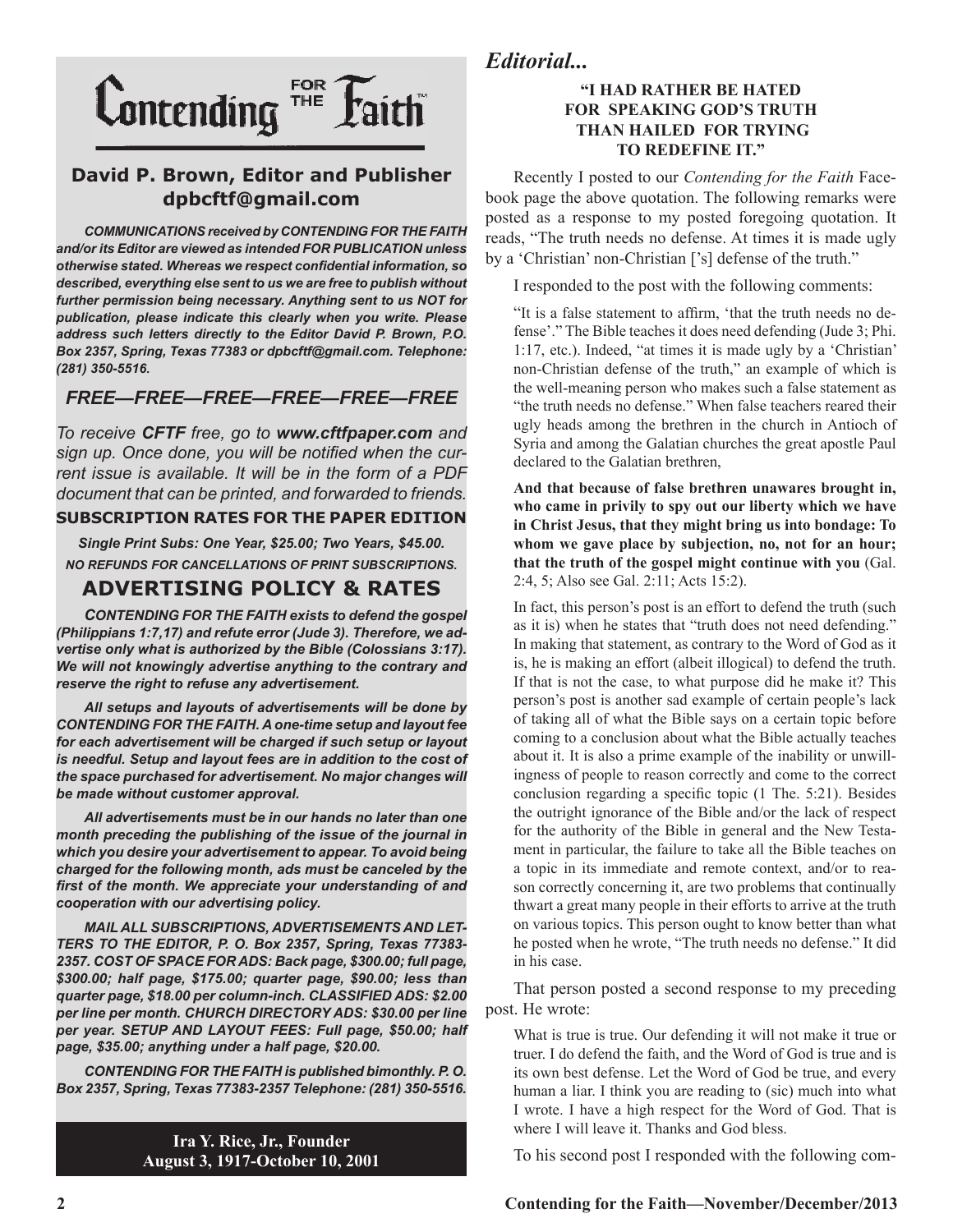#### ments.

I can only know what anyone's thoughts are by the words they chose to make them known. Words have meanings—they are signs of ideas and vehicles of thought. Your comment, "What is true is true" does not touch top, side, edge, or bottom of the precise statement you affirmed, specifically, "The truth needs no defense." No one said that "our defending it [the truth] will make it any more true or truer." Advocating and/or defending your wife will not make your wife any more your wife. But you would defend her because she is your wife, you love her, and you have a special obligation as her husband to defend her because she is your wife. I defend the truth because I love the truth; it is the only way for me to know how and when God saves me from my sins and keeps me saved in His church. Thus, I cannot stand to see it misunderstood or corrupted by anyone any more than you can stand to see your wife abused or misused. Therefore, all the passages in the Bible that teach us to defend it will not be ignored by the one who loves the truth of God's Word. To say that since the Word of God is true and is, therefore, its on (sic) best defense, is to ignore those scriptures that obligate us to defend it. Of course you don't have to respond to this, because there is nothing you or anyone else who accepts the Bible to be the infallible, inerrant, all sufficient, final, and complete revelation of God to man can successfully say against those parts of the Bible that demand for those who love it and fully believe it to properly defend it. That is not nearly it concerning the obligation we have to defend to truth, that is it and forever will be it.

To my previous remarks, the person once again responded with the following post, "Do what you feel called to do. The Word of God is more powerful than I am-or you. God bless."

My last response to the foregoing post was:

It is not a matter of what I "feel," or you "feel," or anyone else "feels," but a matter of what the New Testament authorizes us to do (Col. 3:17). And, whatever it authorizes us to do we can know absolutely what that is (John 8:31, 32; 17:17; 12:48). However, **"There is a way that seemeth right unto a man, but the end thereof are the ways of death"** (Pro. 14:12). This certainly has to do with our obligation to God to defend His truth and anything else that is necessary to be saved or to remain faithful to God as members of His church. **"O Lord, I know that the way of man is not in himself: it is not in man that walketh to direct his steps"** (Jer. 10:23). Thus, we have the Word of God to lead, guide, and direct us here on earth (2 Tim. 2:15; 3:16, 17; Heb. 4:12; Jam. 1:25).

It is no wonder that religious people end up believing no telling what concerning just about any Bible topic. They are in a state, to one degree or another, of confusion as to what the Bible says on much of anything. And, in many cases when the truth is shown to them they refuse it.

**—David P. Brown, Editor**

#### dcdcdcdcdcdcdcdcdcdcdcdcdcdcdcdcdcdcdcdcdcdcdc

### **IS YOUR RELIGIOUS AND MORAL CONDUCT AUTHORIZED BY THE NEW TESTAMENT?**

#### **David P. Brown**

One of the problems with those who believe the Bible to be the Word of God is that they do not know how to determine from the divine volume whether their actions are right or wrong—whether God is pleased with their conduct, or not. Thus, we need to know how to properly study the Bible.

The Bible teaches that we must learn how to study it correctly unless we stand ashamed before God—and stand before Him we will in the final Judgment Day. (2 Tim. 2:15; 3:16, 17; Rom. 14:12). Furthermore, we are obligated to have Jesus' authority for everything we believe and practice (Col. 3:17). To engage in actions not authorized by Christ is to fail to act with proper faith in Him and His way of salvation. Our faith in God and Godly things is formed, sustained, and strengthened by the Word of God (Rom. 10:17; 2 Cor. 5:5) Thus, let it be clearly understood that we are under the authority of Jesus Christ as it is revealed in the language of the New Testament (Mat. 26:28; 28:18; John 14:6; 2 Cor. 3:6; Heb. 9:15; John 12:48). We are not under the authority of the Old Testament (2 Cor. 3:6, 14; Heb. 8:6, 13; 9:15; 12:14). Notice the following as to the fact that we are to look to Jesus and not the Old Testament to learn how to be saved and serve God faithfully.

**And after six days Jesus taketh Peter, James, and John his brother, and bringeth them up into an high mountain apart, And was transfigured before them: and his face did shine as the sun, and his raiment was white as the light. And, behold, there appeared unto them Moses and Elias talking with him. Then answered Peter, and said unto Jesus, Lord, it is good for us to be here: if thou wilt, let us make here three tabernacles; one for thee, and one for Moses, and one for Elias. While he yet spake, behold, a bright cloud overshadowed them: and behold a voice out of the cloud, which said, This is my beloved Son, in whom I am well pleased; hear ye him** (Mat. 17:1-5).

New Testament authority is found in the only way the language of the New Testament leads, guides, and directs anyone to do anything—by DIRECT STATEMENTS, EXAMPLES, and/ or IMPLICATIONS. If people cannot find one of the foregoing ways in the language of the New Testament (the manner whereby any language authorizes anyone to do anything) to authorize their actions, then there is no authority for them to engage in whatever that action may be.

Please realize that no language can authorize anyone to do anything without direct statements, examples, and/or implica- **(Continued on page 18)**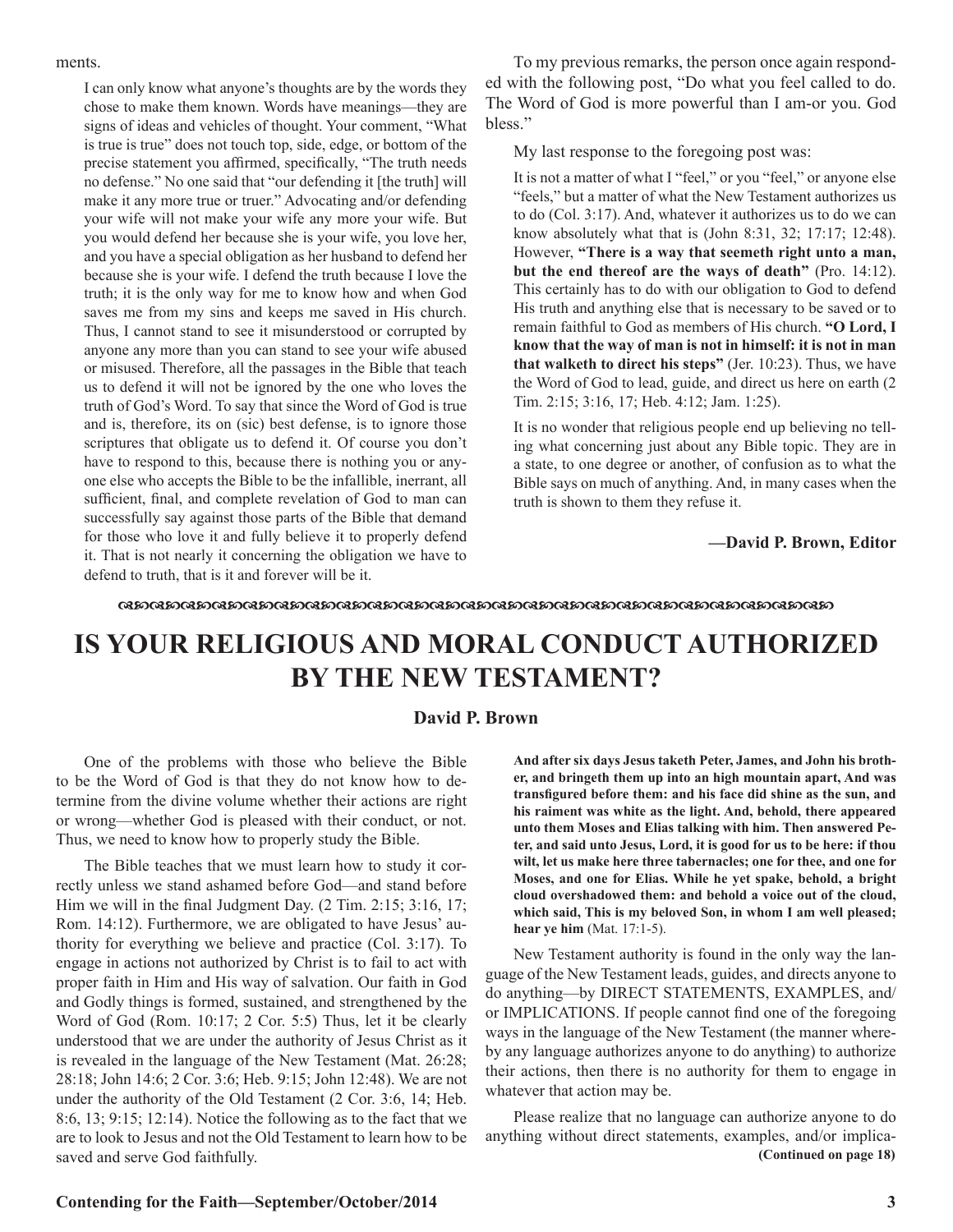#### **(Continued from page 1)**

the name of truth, cannot over shadow the sin that now finds itself in their camp.

Once a member of the Brown Trail congregation, and a full-time student at the School of Preaching, I came to know many of the players involved in what must be deemed a tragedy. Keep in mind that there are a lot of hard and hurt feelings over this, which is common whenever brethren are involved in differences of opinion and/or doctrine. Brethren, it is with a deep sense of regret that I present the following material for your consideration. I wish that such did not have to be done, but at the same time I know what anguish the problems at Brown Trail have caused me and others who have been associated with them at one time or another—so there is no doubt that there are others who would like to know as much as possible where the fault lies. Looking from the outside and picking through the multitude of emotions that are flowing from the hearts of the brethren involved, it is my plan to present the meat of the problem without spinning away from the truth. I am in no way saying that I have done this perfectly, but I have tried my best to look at the situation with an open mind, weighing both sides, and gleaning out of it all the facts in a chronological order. Brethren, it is the duty of us all to encourage the guilty parties to repent, that is, a repentance that requires much more than stepping forward and saying "I'm sorry."

#### **Chronology of the Problem**

It is alleged that the problem began in August of 1996 with the hiring of Everett Chambers, a freshly graduated student from the Brown Trail School of Preaching. Dave Miller had accepted a plethora of responsibilities (Director of the Truth-In-Love program, Director of PTS, teaching both in the school and on the TV program) plus a number of speaking engagements throughout the brotherhood. Dave asked the elders at that time (Bobby Watts, Roy Bellows & Jimmy McKenzie) if they would allow him to hire Everett to assist him with the TV program and it wouldn't cost them a dime (Letter to the Elders, by Dave Miller, Dec. 24, 1997, p. 4, p. 3).

Brother Miller then allowed brother Chambers to substitute teach in the School of Preaching, which may or may not have been known by the elders. In January 1997, Everett was made a full-time instructor in the School, teaching over students that he had attended school with a year earlier. It was during the year of 1997 that unrest appeared within the school with Everett representing Dave in many matters between staff and Director and students and Director. At the time the late brother Johnny Ramsey voiced his opposition of Everett's tactics to the elders several times but nothing was done. In January of 1998, Brother Ramsey resigned from his association with the School and TV program. Brethren Don Simpson and Gary Fallis had also voiced their dissatisfaction with brother Chambers' ways of dealing with students and his disrespect for older instructors. The elders

decided that Everett should focus totally on the TV program and not be associated with the School. During 1998, Everett spent his time raising support and speaking to congregations about the Truth-In-Love program. Then in January 1999, elders Watts & Bellows appointed Everett as Dean of Students over the preaching school, although brother McKenzie many times stood alone in his opposition to Everett's involvement in the school. Before leaving Brown Trail, Johnny Ramsey had warned the elders of Brother Chambers methods, but they refused to listen (Bobby Watts and Roy Bellows, but not Jimmy McKenzie). Please note that the problems that arose between Everett Chambers and some of the instructors and students, was his alleged use of Boston-Crossroads control methodology, which he learned as a member of that false movement. The methods of controlling others used by Chambers and Miller became the beginning cause of the problems at Brown Trail.

They convicted men of non-existent sin to elicit a confession. They aired student's personal problems before the entire student body. They refused to accept criticism, accusing those approaching them of pride, rebellion, and a wicked heart. Faculty and Students were forbidden from discussing school problems with the eldership without prior approval of Dave or Everett. Everett was the only one who could approach Dave……..Dave accused Johnny Ramsey, Don Simpson, Gary Fallis and several students of sin in that they discussed school problems with the elders without Dave's permission. Dave sought their removal based on that "sin." (Letter by James French to Brown Trail, July 19, 2002, p. 4, pp. 2, 3).

In the July 1981 issue of *Contending for the Faith*, Brother Barry Hatcher wrote an article titled "Beware of the Crossroads Movement." In that article, he stressed how this movement (now referred to as The International Churches of Christ or ICOC) received much of its coaching from Robert E. Coleman's book *The Master Plan of Evangelism*. Brother Hatcher pointed out that the Crossroads Philosophy when adopted ignores any and all authority given to elders by the Scriptures. There is a pyramid structure that gives what they call the "Campus Minister" the head position, to which elders, deacons, preachers, soul talk leaders, hosts of soul talks, and visitors answer. The Campus Minister is said to be more spiritual than the rest, which means he holds a higher authority than those under him do. Mr. Coleman said in his book:

Followers must have leaders, and this means that before much can be done with the church membership something will have to be done with the church officials. If this task seems to be too great, then we will have to start like Jesus did by getting with a few chosen ones and instilling into them the meaning of obedience (*The Master Plan of Evangelism*, p. 60).

Brother Hatcher continues in his article to point out that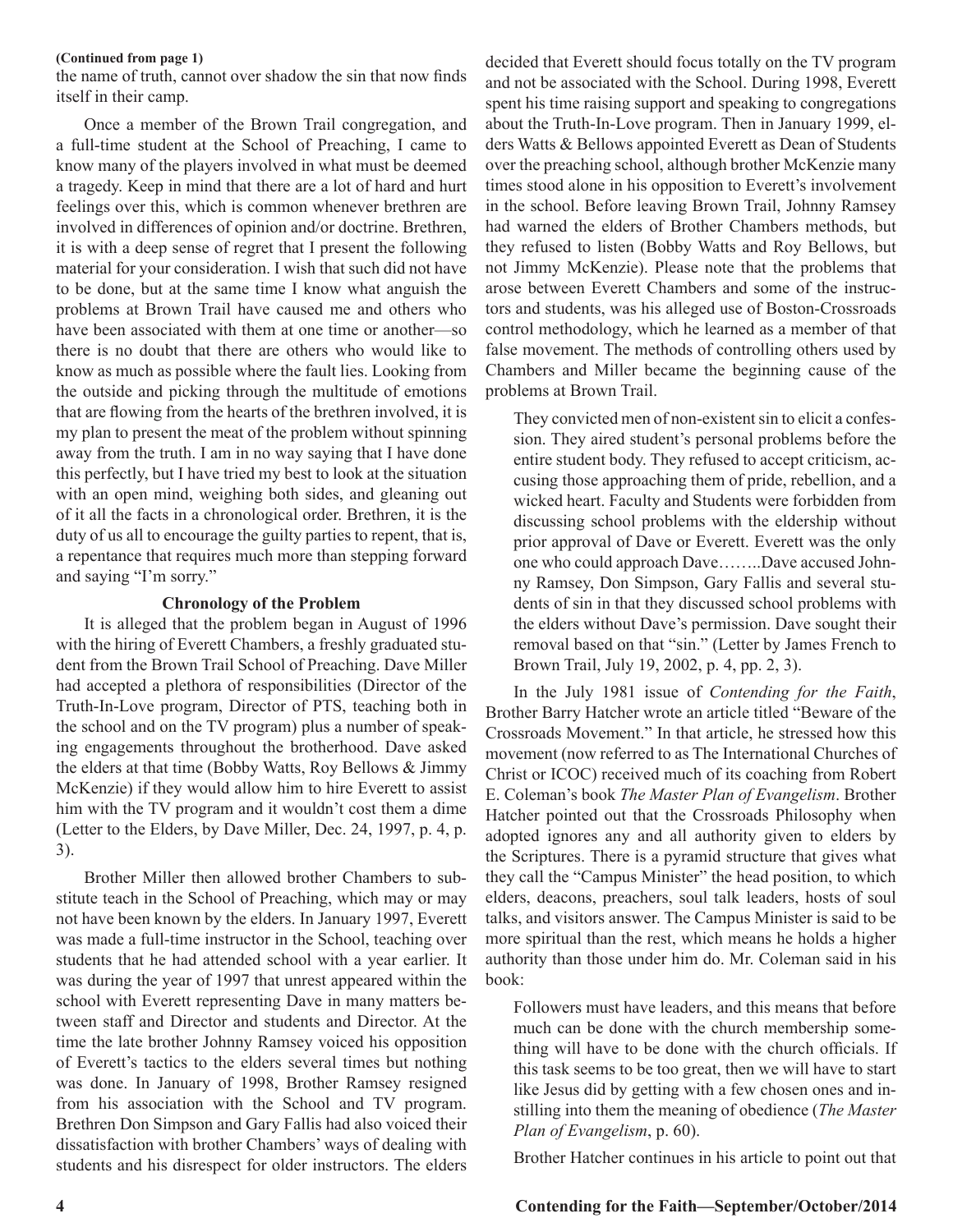the new convert soon learns that the more he obeys the more "spiritual" he becomes. The more he is faithful to the Crossroads leaders the more he is rewarded by their acceptance. Since all are trying to please the leaders by obeying them, if the convert gets out of line the first means used to bring him under control are code words or concept words. This is a very effective method of control. Belittling an individual, who is, to his knowledge, trying his best to be "spiritual," by using such concept words as "not spiritual," "prideful," and "rebellious," will send him on a "guilt trip." It is also pointed out that the convert is always required to confess sin—even intimate sins—to the leader. The confessions only go up never down because spiritual leaders never sin!

The appearance of these types of tactics are suspect when one reviews the various statements of brethren and their concerns with Everett and Dave. Neither Dave nor Everett has yet to admit any sin. Both Dave and Everett ignored the authority of the elders to the point that they swayed two elders (Bobby Watts and Roy Bellows) into giving them total authority in the school. Any student or instructor who challenged Everett's authority was marked as "prideful," and "rebellious." When I attended the Brown Trail School of Preaching, the school chapel was a time of prayer, singing and devotionals. But, when Everett became Dean, it turned into "The guilt trip hour," a time for confession of sin and public rebuke.

Another problem that cropped up with brother Chambers during this time was that as Dean of Students he had illegally entered the United States from Jamaica by marrying a cousin. After obtaining his papers of legalization, Everett divorced her. The elders talked with Everett about the situation and told him he would have to contact government authorities and do whatever they deemed necessary to correct his situation. When the issue was pressed by the eldership (French, McKenzie, Barker) in 2001, Everett resigned from the school and left Brown Trail without repenting, and without discussing it with the elders or correcting his sin. To this date Everett has never repented of this sin nor has he tried to work things out with the government; yet he is a man who Dave Miller continues to staunchly defend.

In January of 2000, after months of prayers, sermons, and evaluation of men who met God's qualifications, the Brown Trail congregation installed two new elders (James French & Daryl Barker), making a total of four elders (Jimmy McKenzie, Bobby Watts, James French & Daryl Barker). The two existing elders met with the two new elders. They were brought up to speed on concerns within the congregation. One important concern was the School of Preaching to which numerous pages of testimony were given concerning an ongoing problem between Everett Chambers [Dean of Students], the instructors, and students. The eldership listened to students and school staff concerning the problem and then recommended that Everett Chambers be removed as Dean of Students. They also recommended that Dave Miller spend full time directing the school during the time they were trying to work things out with brother Chambers. This is something Dave had said in his 1997 letter to the elders.

I would not have time to be totally responsible for fundraising and recruiting, but I would fulfill the desire of the elders that the school be brought under control, i.e., that discipline, seriousness and stability be restored to the school which had been lacking since the Director was rarely on site (Letter to the Elders, by Dave Miller, Dec. 24, 1997, p. 3).

It was alleged that Dave chastised the eldership for listening to the discontent of instructors and students concerning Everett without first coming to him and that he did not need to spend full-time in the school. It is further alleged that Bobby Watts then sided with Dave, which becomes apparent as things continued to escalate.

Between January 2000 and October 2001 the eldership had much to deal with. They were informed of the problems with Everett's philosophy on authority and spirituality, they became aware of how he had entered the country illegally, and falsified his school application, and they had decided it was time for an audit of the books. Each of these problems individually seemed not to affect the relationship or confidence the membership had in the elders, but collectively, it is alleged, that the finances is what put the proverbial "icing on the cake" so to speak. Unknown to the elders, Everett had enrolled in Law School as a full-time student at UNT. He began making his showing at chapel here and there, but slip out in time to make it to his classes. In October 2001, when the elders asked to meet with him to get an update on his progress in working things out with the government, he walked into the office and told the elders he was through and walked out. The elders made several attempts to evoke repentance from him, but he has refused to speak with them.

In December 2001, it was recommended by Bobby Watts that the congregation install additional elders to which the other three agreed, thinking that it would be good to have others who saw the problems and would assist them in getting Brown Trail back on track scripturally. Two weeks before the end of the year it was announced to the congregation that names would be accepted for additions to the eldership. Maxie Boren, Dave Miller, Gerald Nations and Dan Flournoy were appointed as an eldership committee. Brother Flournoy said that Scriptural objections were put forth concerning brethren Pope, Parker and Elliott, but he was outnumbered and the objections destroyed. In January 2002, three new elders were installed at Brown Trail (Guy Elliott, Philip Pope, Eddy Parker). The eldership in keeping with the past met with them to bring them up to speed on what was going on within the congregation.

They (Pope, Elliott, Parker) rejected the information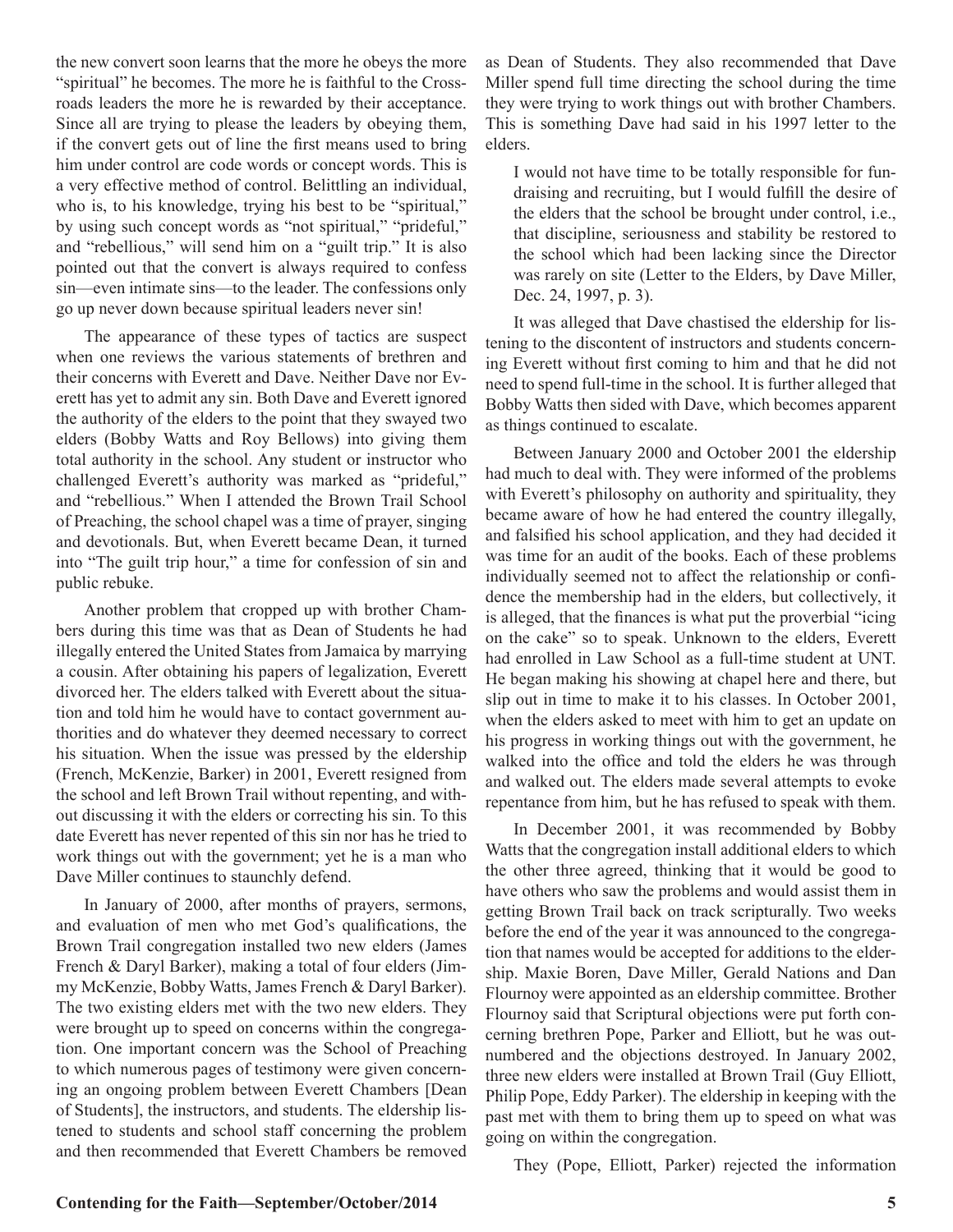we provided them and developed closed minds to these facts. As an illustration of their mind-set, they returned a letter from one of the dismissed students without reading it. Eddy Parker also has declared, "I am a Dave Miller man." (Letter by James French to Brown Trail, July 19, 2002)

It was now four against three and the new elders plus Brother Watts refused to hear anything concerning Dave Miller and Everett Chambers. They wanted it all put to an end immediately and forgotten or the three elders (French, Barker and McKenzie) would have to go.

On April 24, 2002, Dave Miller announced to the congregation at Brown Trail that he would be leaving effective August 1. He listed a number of reasons why he was not leaving and then gave reasons as to why he was submitting his resignation. He said that two straws had broken the proverbial camel's back for him:

1. He could not endorse, work with or tolerate the philosophy that was advocated by three elders (French, Barker and McKenzie).

2. He was convinced that their attitude and intentions were taking Brown Trail in the wrong direction. That two of the three demonstrated flawed leadership and elitist attitudes.

With that announcement, three deacons (Brian White, Ed Allen, and Kevin Kogucz) took it upon themselves to poll the congregation concerning the qualifications of brothers French, Barker, and McKenzie as elders. The three elders (French, Barker and McKenzie) met with the other four (Parker, Elliott, Pope and Watts) and encouraged them that as an eldership they needed to come together on this and rebuke these men (White, Allen and Kogucz) for their behavior. However, the deacons apparently were supported by the four elders, Dave Miller and Maxie Boren, because none of them saw anything wrong in their actions. The three deacons even approached brother Flournoy and tried indoctrinating him to their cause. But after 2 hours and Dan's reproof of their actions, they never confided in him again.

Brothers French, Barker, & McKenzie continued to encourage the deacons to come to them in accordance with Matthew 18 so that they could work out any differences together, but they refused. Finally it was agreed that they would submit their grievances in writing. On May 9, 2002, a 28-page document was delivered to the elders. When it was all said and done, the only individuals they could find that seemed to have anything against the three elders (French, Barker & McKenzie) were the three deacons themselves. By May 28, the elders answered the deacons in writing and asked that they sit down together to iron out the matters of judgment that they saw as alarming. On Wednesday June 19, 2002, Maxie Boren presented to the eldership a plan to once and for all fix the problem. As Maxie stated in his open letter of November 20,

I proposed to a hopelessly divided (4/3) eldership that a carefully written letter be sent to the congregation giving the members an opportunity to express themselves as to which of the elders they believed to have remained qualified or which they believed had disqualified themselves.

On June 20, the letter of reaffirmation was presented to the eldership (only 6 present). Four immediately signed the letter. Brother Flournoy had been invited to attend the meeting, and only he, French and Mckenzie voiced their opposition to this unscriptural process (Brother Barker was out sick). Brothers French and McKenzie were allowed to take a copy and consider it overnight. They took a copy to Brother Barker, who would not sign, but wrote his objections below the signature line. Brother McKenzie instructed his wife to write his objections under his signature line, but when she arrived at the building to do so, Barker's objections had been deleted. Before the letter was mailed to the congregation, the only signatures left or allowed, were the four elders (Pope, Parker, Elliott and Watts), and the "please note" section was added. When the three elders heard the "please note," brethren Barker and McKenzie resigned. The results of the reaffirmation were announced to the congregation July 10. Brother French, still not recognizing the validity of the process, refused to give in. Brothers Watts and Pope then convinced him to resign if they too would do the same. Approximately July 14 the three elders announced to the congregation their resignation. However, the following week brother Boren reinstated brethren Watts and Pope because he said they never recognized their resignation in the first place.

By this time, many members were beginning to see the non-Christ like attitude of the new elders towards those they deemed as "troublers," and a few hundred parted ways with Brown Trail.

One note that is interesting, is that somewhere between Dave Miller's resignation on April 24th and the June 20th reaffirmation letter, a secret meeting was put together by Dave where only a selected group of 35 men were asked to attend. This group included elders (Watts, Pope, Parker & Elliott). Not much is known about it, because everyone was sworn to secrecy about its purpose. Yet, in a recent meeting with an ex-member of Brown Trail, brother Parker admitted, in the presence of Robert Dodson, that there was a secret meeting, and that it was for the purpose of ridding the congregation of three elders. Also, just before the reaffirmation letter, when the elders were trying to meet with the three deacons, Ed Allen told brother French that they were not going to meet with them because Barker, McKenzie & French wouldn't be around long enough to have to worry about it.

#### **Conclusion**

I have done my best to try to present to you in accordance with all the information that is available at this time, the order in which the sins at Brown Trail occurred. It is true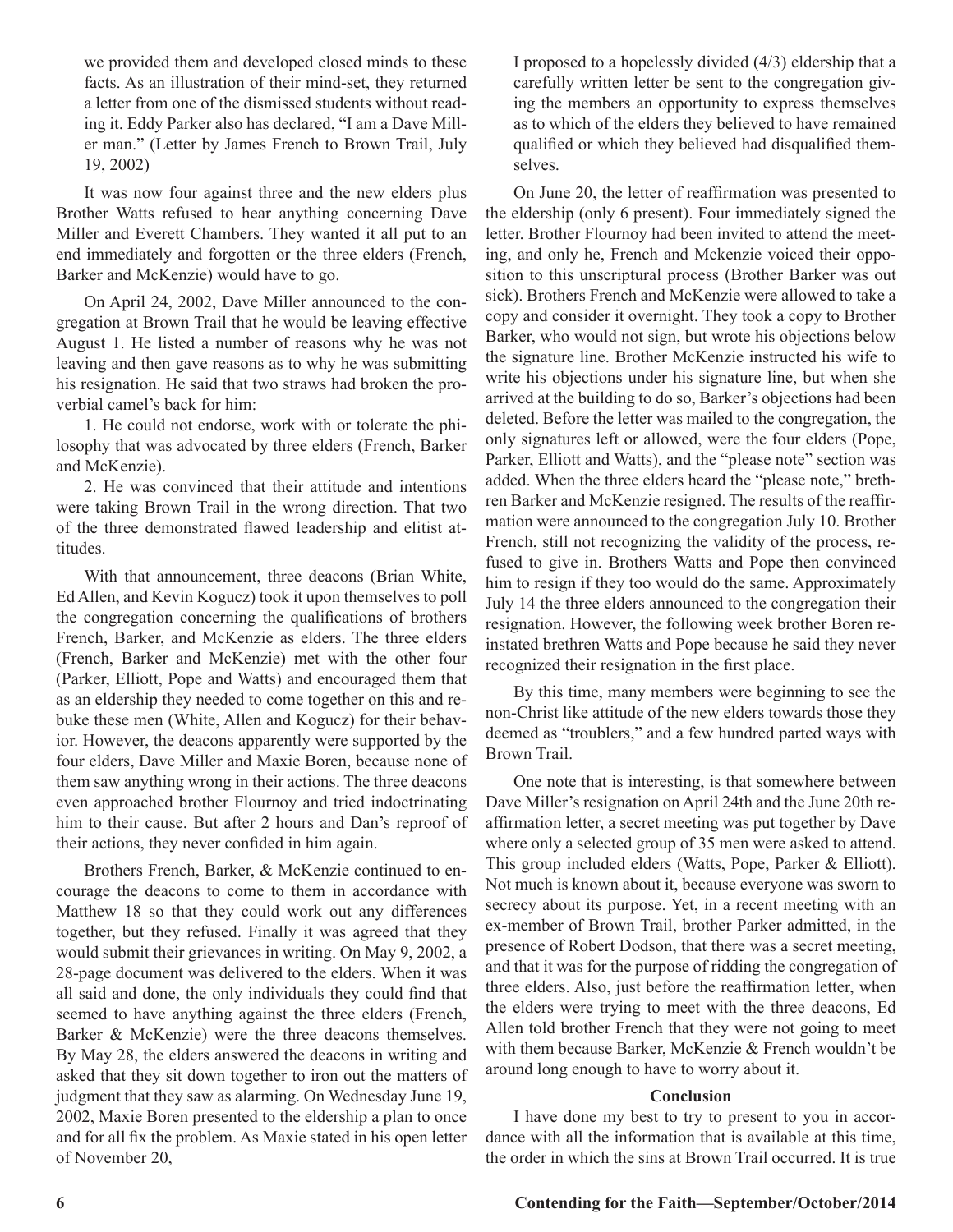that I do not know all the "ins and outs" of what happened. As I said there is a lot of emotion written into many of the documents, which must be cast aside to reveal the heart of the matter, and that is what I have tried to do. Maxie has laid the blame on Satan for the division that resulted. But in the end the blame lays totally at the feet of the eldership (both past and present). The Brotherhood is filled with elders who refuse to be watchmen (Eze. 33). Elders who shirked their God given duty to be examples, to lead, and protect the flock. Men like content dogs who will not bark (Isa. 56:10). It is the fault of such elders that men like Lucado, Shelly, Anderson, etc. are allowed to have pulpits to preach in and lead brethren astray. Likewise it is the fault of the elders at Brown Trail for evading their duties and giving Dave and Everett any authority they so desired. It is the fault of the elders for not being of one mind, one judgment and devoted to following only the Word of God in all matters. Using members as consultants rather than outside, unbiased parties to get to the truth should have been a no-brainer.

True, Satan is out there and we must be aware of his devices, but it becomes our own fault for entangling ourselves in his snares and becoming a party to ungodliness. Satan cannot cause problems on his own, nor can he force any of us into ungodly acts. It is only when we choose to join in with the multitude to do evil, that he succeeds (Exo. 23:2). On July 28, 2002, it is reported that "repentance" was forthcoming from several individuals which would finally settle the matter. Bobby Watts made a public statement before the congregation that he had sinned. He said that he had failed to shield the congregation from turmoil. Phil Pope made a statement confessing sin that he had been a part of the turmoil and asked for forgiveness. Guy Elliott made a public statement that he had not functioned as an elder should. Eddy Parker confessed publicly the sin of pride and asked for forgiveness. Maxie Boren made a general statement that he knows he has sinned and was sorry for it. Dave Miller has made no admission of sin, and neither has Everett Chambers.

 Although it is admirable that these men stood before the congregation and "confessed sin," the question must be asked —"Was this true Bible repentance?" Although neither I, nor anyone else is able to read the hearts of men, scripture tells us "by their fruits we can know them." Certainly Maxie's was not repentance, because he did not confess what the sin or sins were so that the brethren could know just what it was that he was going to change in his life. As for the four elders, they most certainly did sin in those areas, but what about the areas that led up to the division which they helped to cause? In what way did Brother Elliott act ungodly? And against whom? Has he corrected whatever the sinful act was with the person it was committed against? No he has not. What about Brother Watts and his failure to shield the flock from the turmoil? One of his qualifications for being an elder is **"by sound doctrine to convince the gain sayers"** (Titus 1:9), yet he sided with them! How will he correct that sin? So far he has not. Brother Pope joined in on the turmoil rather than siding with the truth, or trying to discover the truth, he too should consider resigning, if his repentance is genuine. As for Brother Parker, he should be a "Jesus man" instead of a "Dave Miller man." These men and the members of the Brown Trail need to study the subject of repentance to understand what is truly entailed in this action.

After Dave left Brown Trail in August 2002, the elders appointed Maxie as Director of the School of Preaching. Ed Allen has been allowed to teach in the school (one of those involved in the secret meeting). Maxie informed the students that they were not to discuss the problems at Brown Trail with anyone, especially not with supporters. But if asked, just tell them that everything is fine. Some students were confiding in brother Flournoy who was made the School Administrator, but when Maxie discovered that Dan was not totally agreeable to what had happened at Brown Trail and his decisions, Maxie told the students they were not to speak to Dan. Brother Flournoy refused to play along and down play the problems as nothing more than a "personality conflict." Unable to talk Dan into going with the flow the elders relieved him of his responsibilities effective in October 4th.

It has been apparent by the letter and announcements by Maxie that he wants to make everyone think that all is fine and in harmony at Brown Trail. Let the chips fall where they may. Even the elders sent out an open letter on July 16, 2002 to repudiate "false" rumors of the circumstances at Brown Trail. The current eldership supports Dave Miller's false stand on marriage and divorce—a view that parallels the Catholic doctrine of "mental reservation." The elders also supported Dave and Everett's means of controlling the student body as well as staff members. They say that the accusations of Crossroads like tactics were too vague and unsubstantiated, yet there is much documentation that proves otherwise.

Brethren, despite Brown Trail's long-standing record for standing foresquare for the truth, it is apparent that they no longer desire the old paths. Any eldership or preacher who will side with the majority and shun searching every possible angle to get to the root of the problem is not walking circumspectly (Eph. 5:15). Please search the Scriptures and ALL the evidence before you, then decide who the "troublers" are.

#### **— 1601 Abbey Rd.**

#### *��ଈ�ଈ�ଈ�ଈ*୫୫୫୫୫୫

*It is easier to find a score of men wise enough to discover the truth than to find one intrepid enough, in the face of opposition, to stand up for it.* **~A. A. Hodge**

*You are as young as your faith, as old as your doubt; as young as your self-confidence, as old as your fear; as young as your hope, as old as your despair. ~***Douglas MacArthur**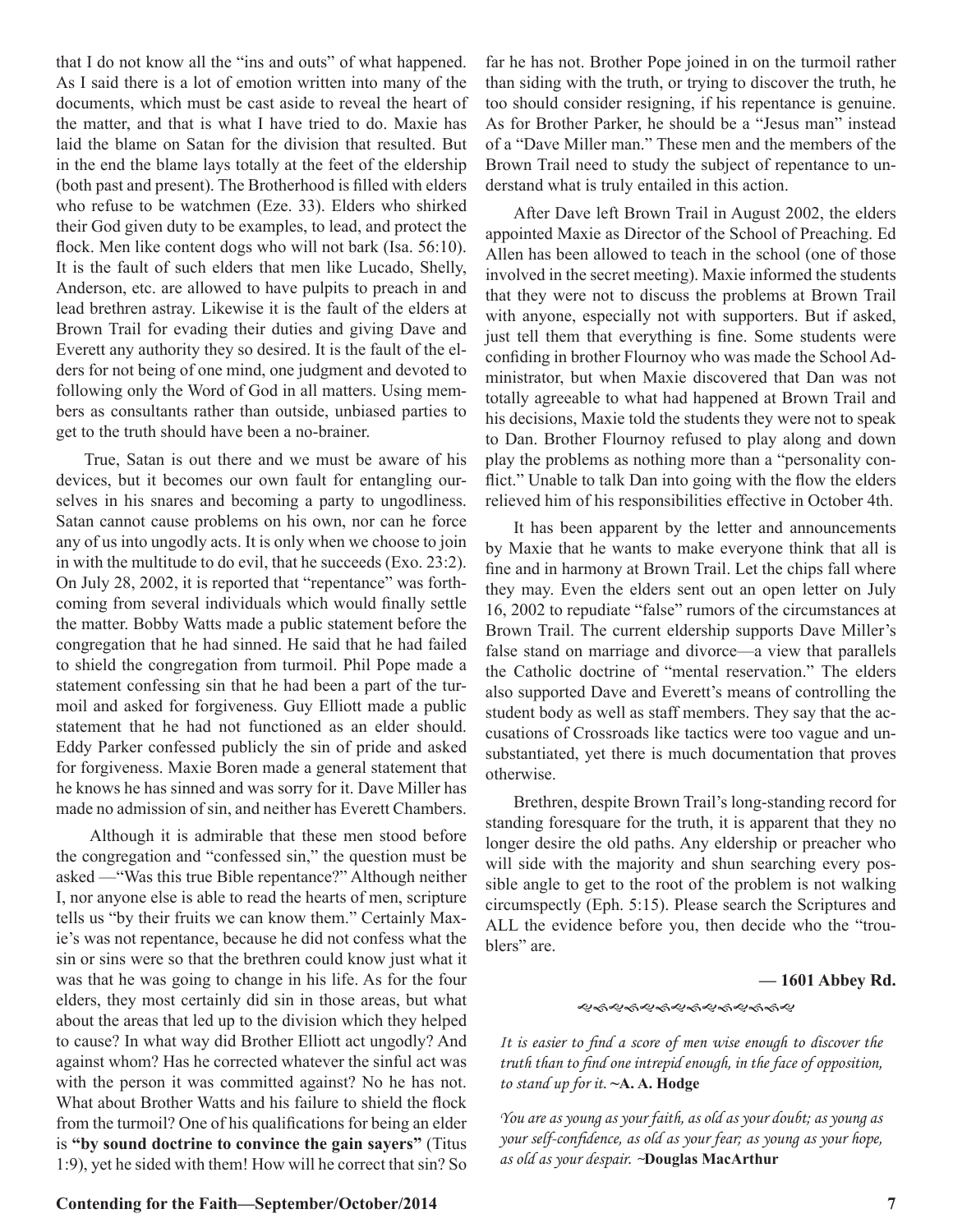## **SIN IN THE CAMP**

#### **Mike Demory**

From generation to generation, God's people face the same *modus operandi*—by good words and fair speeches men deceive the hearts of the simple (Rom. 16:18). They turn their ears away from the truth and turn aside unto fables (2 Tim. 4:4), and sadly the majority of the people love to have it so (Jer. 5:31). The stark reality of what happened within the walls of the Brown Trail Church of Christ will cause many to be offended; but hopefully some will awaken toward repentance. Brethren, it is always a sad day when brothers and sisters in Christ choose to bite and devour one another over opinions, or areas of expediency. But just as disheartening is when brethren do the same over matters of doctrine—when we should all be of one mind of one accord (1 Cor. 1:10; Phil. 2:2). From the evidence that exists concerning the events that brought about a new eldership, a change in the Brown Trail School of Preaching directorship as well as teaching staff, and a withdrawal of fellowship by those who left Brown Trail, it is apparent that many Scriptures were and continue to be violated. Let us establish the *mens rea* of our case.

#### **The Sin of Rebellion**

The physician tells us that God is no respecter of persons (Acts 10:34). Yet, humanity cannot seem to grasp this most divine concept. In Numbers 16, we are reminded of the incident in which Korah, Abiram, and Dathan took men of renown among the Israelites and rose up against Moses (vss. 1-2). What had started as a sin of three men became a sin of 250! They accused Moses and Aaron of assuming authority over the Israelites, and not allowing others who in their own eyes were just as qualified to stand as leaders among their own brethren.

The record reveals that the rebellion of Korah and his followers against Moses and Aaron—servants who God had deemed qualified, was a sin. Had it not been for Moses' intercession on the part of the innocent, all would have died that day for such an iniquity. When brethren take it upon themselves to try and "dig up dirt" on other brothers and/or sisters in Christ, they are in open rebellion against God. Who gave the three deacons (Kevin Kogucz, Ed Allen & Bryan White) any authority to check the pulse of the congregation concerning three elders (James French, Jimmy McKenzie, Daryl Barker)? The answer is that no one gave them that authority!

Like Korah before them, they chose to seek out other members who might side with their position so that they could then establish precedence for removing God's shepherds. This tactic is not new as evidenced by the account in Numbers 16. Brethren will use this same ploy to rid themselves of a faithful gospel preacher, who to them is too negative. Both Bobby Watts and Maxie Boren encouraged the resignation of two elders (Barker and French) so that the three deacons would stop their dirt digging and so things would calm down; **"He that justifieth the wicked, and he that condemneth the just, even they both are abomination to the LORD"** (Pro. 17:15). By appraisal of the Scriptures that makes Maxie guilty by association (2 John 9-11; Eph. 5:11; Num. 16; etc.)! Why is it that erring brethren get more sympathy than those who are trying hard to contend earnestly for the faith?

Another area of rebellion that seems to have escaped the minds of some, is Dave Miller and Everett Chambers. After brothers Barker and French were installed as elders, brothers Bobby Watts and Jimmy McKenzie (existing elders) informed the two of the problems they were having in the School of Preaching. After reading the documentation, it was decided by only three of the four elders that Dave should spend more time with the school and that Everett should have less to do with it. After speaking to Dave about the situation, he wrote them a scathing letter, rebuking the elders for taking away his authority in the school and blaming Everett for the problems they were facing. Dave continued to hire part-time teachers to fill in during his absences (over 35 per year), totally rebelling against the elder's authority to oversee the work of the school. Everett refused to talk with the elders about his erring to the point that he finally resigned in October of 2001.

The Word of God has much to say about the sin of rebellion, to which we must all take heed: **"For he addeth rebellion unto his sin, he clappeth his hands among us, and multiplieth his words against God."** (Job 34:37); **"For rebellion is as the sin of witchcraft, and stubbornness is as iniquity and idolatry"** (1 Sam 15:23) **"They are of those that rebel against the light; they know not the ways thereof, nor abide in the paths thereof"** ( Job 24:13).

#### **The Sin of Pride**

**"Pride goeth before destruction, and an haughty spirit before a fall"** (Pro. 16:18). The prophet Obadiah wrote of the Edomites whose pride had deceived them into thinking they were invincible (vs. 3). Unfortunately pride is still alive and well today, as this sin causes more problems within the Lord's body than possibly any other. **"He that is of a proud heart stirreth up strife"** (Pro. 28:25). When application of the sin of pride is made to the Brown Trail situation, Dave Miller and Everett Chambers fit this mold as do the three deacons (White, Allen, and Kogucz). In the sense that the word *pride* means "showing oneself above others,"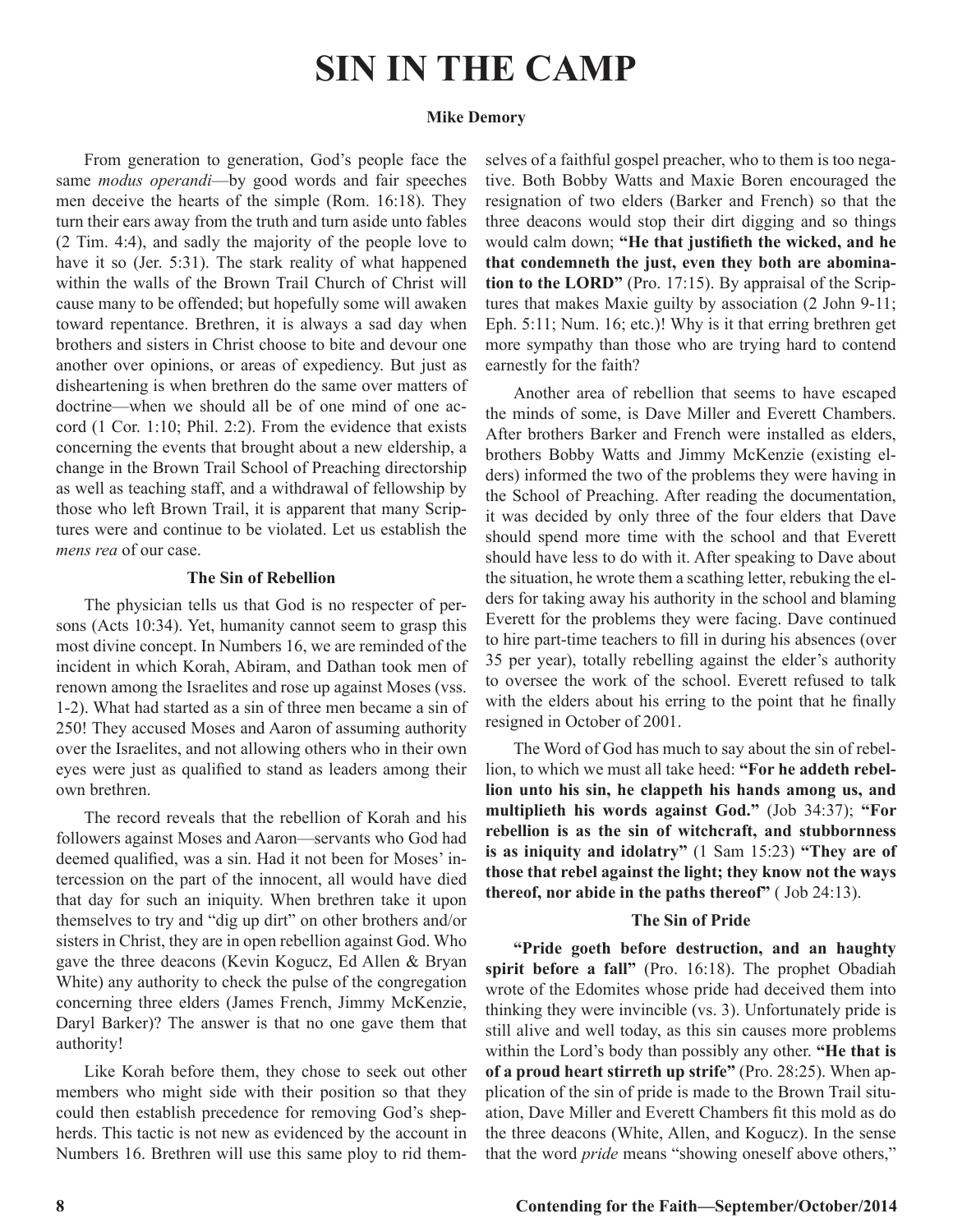pride crept in among these brethren when they usurped authority over the eldership. In the case of the deacons, they did not obtain the elder's permission or authority to seek members who were displeased with the shepherding of the elders. First of all if they had ought against a brother they should have met the requirements of Matthew 18:15-17, et al. But that aside, they took it upon themselves to "dig up dirt"—**"The proud have digged pits for me, which are not after thy law"** (Psa. 119:85).

After repeated pleas by three of the seven elders (Barker, McKenzie, and French) for the three deacons to cease and desist, the arrogance of these brothers continued to be supported by four elders (Parker, Elliott, Pope and Watts), Maxie and Dave. Yes, it is true that Satan loves to have it so, and that his ways are the root cause of dissension among brethren, but we cannot lay all the blame at the feet of the devil. Men such as White, Allen and Kogucz made the choice to go against God's ways—**"The wicked, through the pride of his countenance, will not seek after God: God is not in all his thoughts"** (Psa. 10:4).

As for brothers Miller and Chambers, their arrogance is seen in the same light. They too chose not to adhere to the will or authority of the elders. I understand brother Miller's need to be on the road and raise funds for the school, as does every other director of a School of Preaching, however, if the elders saw the need to curtail such trips for the good of the school, Dave should have heeded their advice rather than throw tantrums and ignore their authority.

Brother Chambers after arriving in this country under false pretenses (a marriage to a cousin for the purpose of becoming a legal immigrant), was asked by the elders to correct this situation with the government and repent of his sin. As Dean of Students in the School of Preaching, he was also asked to discontinue his use of Crossroads tactics in the discipline and treatment of students and staff members. To my knowledge he has done neither, nor has he ever repented of his sins, but to this day continues to worship and teach as a faithful member of the church.

God has said, **"Every one that is proud in heart is an abomination to the LORD: though hand join in hand, he shall not be unpunished"** (Pro. 16:5). Brother Chambers is not only guilty of a proud heart, but also guilty of false doctrine.

**If any man teach otherwise, and consent not to wholesome words, even the words of our Lord Jesus Christ, and to the doctrine which is according to godliness; He is proud, knowing nothing, but doting about questions and strife's of words, whereof cometh envy, strife, railings, evil surmisings…** (1 Tim. 6:3-4).

As for the newest elders who were installed in January of 2002, it would appear that they too are guilty of pride, which disqualifies them as elders; **"Not a novice, lest being lifted up with pride he fall into the condemnation of the**  **devil"** (1 Tim. 3:6). Their pride carried them away with the rebelling deacons, School Director and Dean of Students. They refused to listen to both sides of the story, because they were "Dave Miller men!" When accusations were brought against brother James French, brother Parker (a new elder) had the microphones turned off so that no one could hear his defense. These are the types of things that should never be heard of among the brethren. Where is the agape love (1 Cor. 13:4-8)? Where are those who truly **"hate EVERY false way"** (Psa. 119:104, 128)? **"A man's pride shall bring him low: but honour shall uphold the humble in spirit"** (Pro. 29:23).

#### **The Sin of Strife**

**"A froward man soweth strife: and a whisperer separateth chief friends"** (Pro. 16:28). Named among the works of the flesh (Gal. 5:20), this word along with its synonyms denotes contention, a conflict against foes, causing division, seeking to win followers. Based upon these definitions, there is no doubt that many players in Brown Trail's quandary qualify as causing strife. Bobby Watts, Eddy Parker, Guy Elliott, Philip Pope, Dave Miller, Everett Chambers, Maxie Boren, Brian White, Kevin Kogucz, Ed Allen, and Gerald Nations were all involved in causing the resulting division. Each one played an important role, whether actively or not, in the false position that Brown Trail now takes on the issue of re-affirmation of elders, as well as the ill treatment of faithful brethren. **"He that is of a proud heart stirreth up strife"** (Pro. 28:25).

Brothers Fallis, Ramsey, Simpson, Flournoy, McKenzie, French and Barker, as well as several students became foes of Miller and Chambers simply because they were trying their best to correct a sinful situation within the School.

**But if ye have bitter envying and strife in your hearts, glory not, and lie not against the truth. This wisdom descendeth not from above, but is earthly, sensual, devilish. For where envying and strife is, there is confusion and every evil work** (Jam. 3:14-16).

Miller, Chambers, Allen, White, Watts, Kogucz, Nations, and Boren worked in concert to win followers to their cause, thereby causing division, and conflict; **"Let nothing be done through strife or vainglory; but in lowliness of mind let each esteem other better than themselves"** (Phi. 2:3). When Chambers refused to repent and amend his error, or even to work things out with the elders, he resigned from his position at Brown Trail. **"For ye are yet carnal: for whereas there is among you envying, and strife, and divisions, are ye not carnal, and walk as men?"** (1 Cor 3:3).

#### **The Sin of Deceit**

**Seeing thou hatest instruction, and castest my words behind thee? When thou sawest a thief, thou consentedst with him, and hast been partaker with adulterers. Thou givest thy mouth to evil, and thy tongue frameth deceit. Thou sittest and speakest against thy brother; Thou slan-**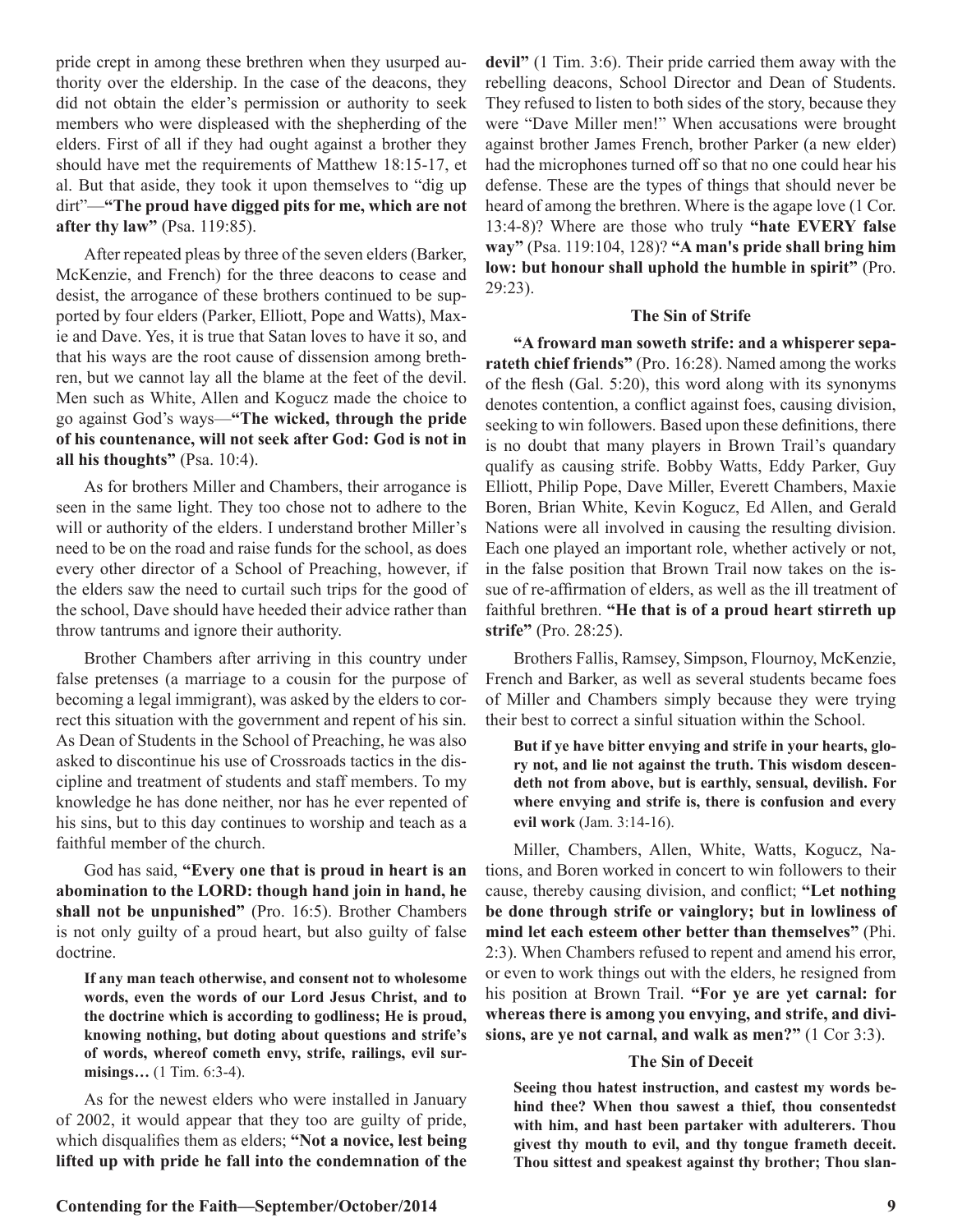#### **derest thine own mother's son"** (Psa. 50:17-20).

 The words *deceit* or *deceive* means that which gives a false impression, whether by appearance, statement or influence; to mislead, to beguile or delude. Maxie and the current eldership and anyone else who follows their dictates to tell others all is fine, are guilty of the sin of deceit via brother Boren's open letter (Nov. 20, 2002), his article in the Preaching Training School Newsletter (No. 44, Oct. 2002), and articles written in the *Rocky Mountain News* and *Christian Journal*—all for the purpose of deceiving the brotherhood into thinking that their problems have been taken care of and everything is back to normal. The problem is that nothing is back to normal. The brethren at Brown Trail only seem to care about how the Brotherhood views them so that they will continue to receive support for the School and TV program. Where is the concern for lost souls? If the three elders, Johnny Ramsey, Dan Flournoy, Gary Fallis, Don Simpson and a few disenfranchised students were the troublers, then they sinned and must be dealt with accordingly. How can we lay claim to NT Christianity when we refuse to love the souls of all men? And I mean love as in "action," in "deeds" not just words (1 John 3:18).

**Their throat is an open sepulchre; With their tongues they have used deceit: The poison of asps is under their lips: Whose mouth is full of cursing and bitterness: Their feet are swift to shed blood; Destruction and misery are in their ways; And the way of peace have they not known: There is no fear of God before their eyes** (Rom. 3:13-18).

The three deacons, Kevin Kogucz, Brian White, and Ed Allen, are guilty of the sin of deceit because of their involvement in polling members of the congregation through dinner invitations in hopes that a member would bring up the subject and voice objections that they could use against brethren. **"Deceit is in the heart of them that devise evil; But to the counsellors of peace is joy"** (Pro. 12:20).

The secret meeting and all that were involved, whether knowingly or not are all guilty of the sin of deceit. To take part in secretive meetings where the minutes are not allowed to be viewed to anyone other than attendees, and to invite only those who may be supportive of Dave Miller, the new eldership and their "cause" is not Christ-like behavior. **"Take heed lest there shall be any one that maketh spoil of you through his philosophy and vain deceit, after the tradition of men, after the rudiments of the world, and not after Christ:"** (Col. 2:8). Bobby Watts and Phil Pope are guilty of the sin of deceit when they encouraged Brother French to resign with them. Then the following week allowed others to reinstate them as elders.

**For from within, out of the heart of men, evil thoughts proceed, fornications, thefts, murders, adulteries, covetings, wickednesses, deceit, lasciviousness, an evil eye, railing, pride, foolishness: all these evil things proceed from within, and defile the man" (Mark 7:21-23)**

#### **The Sin of Shedding Innocent Blood**

**"If they say, Come with us, Let us lay wait for blood; Let us lurk privily for the innocent without cause"** (Pro. 1:11). It does not matter to which side or whose version of the circumstances at Brown Trail you tend to believe, one side or the other, or possibly both have sinned by shedding innocent blood. Not actual murder, but character assassination.

**There are six things which Jehovah hateth; Yea, seven which are an abomination unto him: Haughty eyes, a lying tongue, And hands that shed innocent blood; A heart that deviseth wicked purposes, Feet that are swift in running to mischief, A false witness that uttereth lies, And he that soweth discord among brethren** (Pro. 6:16-19).

If you will notice these seven items that are an abomination to God, several of them took place at Brown Trail which resulted in the division of that congregation. Brethren who claim to love the truth in turn must believe that it is imperative that they **"HATE EVERY FALSE WAY"** (Psa. 119:104). They should never allowed themselves to destroy the influence of godly men who were only trying to the best of their ability to correct a situation before it reached the magnitude that it finally did. It should not matter how long a man has been preaching or shepherding the flock. It should not matter how close a friendship had been developed with one another. It should not matter how much of an education one has. All that should and must matter to every faithful child of God is that the truth be upheld. Those remaining at Brown Trail point to three elders, a couple of instructors, and former students as the sowers of discord. While on the other hand, the fruit of what Maxie and the current eldership have done single them out as those who shed innocent blood.

Jesus said, **"by their fruit ye shall know them"** (Mat. 7:20). Brethren who actively participate and support the unscriptural reaffirmation of elders, take part in secret meetings, allow deacons to tamper with the "jury," refuse to speak with let alone work out their problems with one another, surely would be convicted in a court of law as guilty. **"Their feet are swift to shed blood; Destruction and misery are in their ways; And the way of peace have they not known: There is no fear of God before their eyes"** (Rom. 3:15-18).

#### **The Sin of Guilt by Association**

This sin is one that many congregations and individual members of the Lord's church fail and refuse to understand let alone apply. Brother Lester Kamp did a masterful job at the 1998 Bellview Lectures in speaking on this important subject. He said:

...what of members who find themselves in a congregation where error is taught or practiced without refutation? When members remain in that congregation, they become guilty of the error by their continued association with that congregation though they disagree with what is taught or practiced there. There comes a time after continued objections are made to no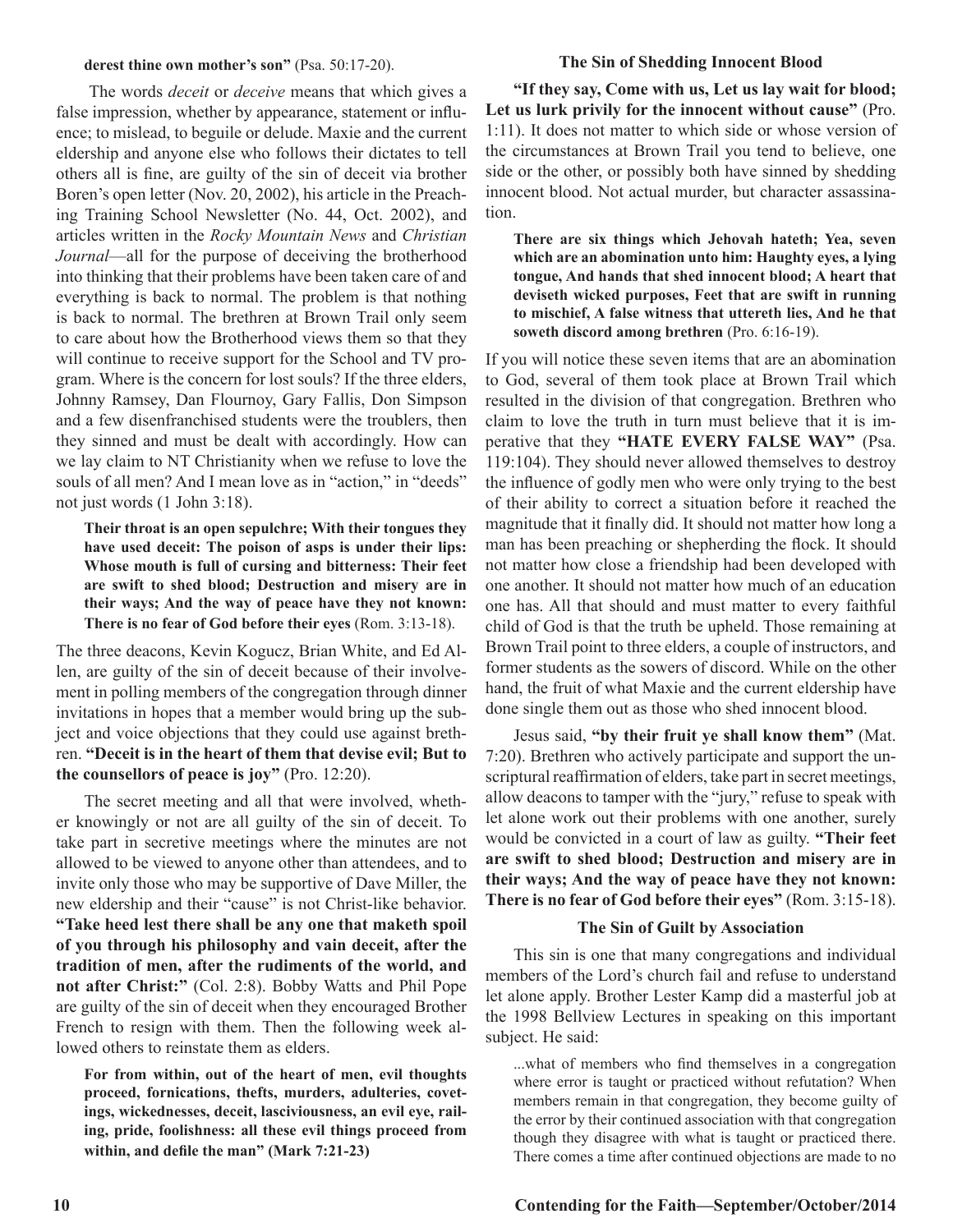avail regarding the error when faithfulness to God requires disassociating oneself from a congregation that does not follow God's Word. There is something more important than fond memories…, weddings…, family, and friends who are members of that congregation. It is more important to be faithful to God, faithful to His Word (Acts 5:29).

Several Bible examples can be found that prove this principle to be true and right. In Genesis 19, where Lot and his family were commanded to "disassociate" themselves from the people of Sodom or face the same judgment. In Numbers 16, we have the account of the sin of Korah and his 249 followers. Several areas can be pointed out that show the Brown Trail congregation, the School and TV program being guilty of the sin of association.

1. For the second time Brown Trail has chosen to go against God's Word and reaffirm men as elders. All members who took part in this process, or who have remained silent about this error are guilty by association.

2. Under the cloak of darkness (secrecy) they chose to meet with a select group of men. All who participated and have not rebuked this practice, nor repented of taking part and revealing what happened are guilty by association.

3. Everett Chambers came into this country illegally and through deceit, and Dave Miller chose to ignore it, making him guilty by association.

4. Everett Chambers used Crossroads like tactics in dealing with School staff and students, and Dave Miller allowed it, again making him guilty by association.

5. Maxie Boren, Ed Allen, and Gerald Nations who took part in the secret meeting, the reaffirmation process and/or the tampering with the jury, are currently or having recently been teaching in the School of Preaching. Fellow instructors who have not voiced opposition to unfaithful brethren teaching in the school are guilty by association.

6. Maxie Boren, Dave Miller, and Gerald Nations were on the eldership committee when the names of the current elders were submitted. They chose to ignore Scriptural reasons why these men were not qualified to be elders —despite Dan Flournoy's objections. These men are guilty of deceit and the remaining congregation at Brown Trail as well as any outside congregations that support the School or TV program are guilty of association. That is if they do so without rebuke or error.

The apostle Paul informed the Christians at Corinth that when brethren refuse to follow God's rules for living that faithful brethren are to **"come out from among them and be ye separate"** (2 Cor. 6:17). We must never tolerate sin even for a nano-second. The Psalmist said, **"I am a companion** (an associate) **of all them that fear Thee, and of them that keep Thy precepts"** (Psa. 119:63). When we become companions with those who tear asunder the bride of Christ, whether we actively participate in their sin or refuse

to rebuke and chasten, then we become guilty by association. Many brethren tend to believe the "HEAD IN THE SAND" is the best policy. Unfortunately, not getting involved only punches their one-way ticket to destruction. Christianity is an active, not passive religion.

#### **The Sin of Neutrality**

Perhaps more than any other, this sin has wormed its way into the hearts and minds of far more brethren than we would care to admit. Our Lord informed the church at Laodicea, **"I know thy works, that thou art neither cold nor hot: I would thou wert cold or not. So then because thou art lukewarm, and neither cold or hot, I will spue thee out of My mouth"** (Rev. 3:15-16). This lukewarm feeling of being neutral on issues gives many Christians the notion that they are exuding the love of Christ. I have been shocked to learn of brethren, especially gospel preachers who should know better and I assume have preached against such an attitude, but have become comfortable to settle into this mindset themselves when it comes to brethren or congregations they personally like.

This has certainly been the case in the gospel meeting and lectureship circuit. As it is reported that well-know preachers who seem to be "somewhat," turn the other cheek when it comes to speaking with others who are unfaithful. Brother Mack Lyon is quoted as saying that he is no more endorsing false doctrine by appearing with the likes of Joe Beam, than he would be approving of Baptist doctrine by riding in a plane with a Baptist preacher. It certainly appears that our "somewhat" brethren desperately need "fellowship 101!"

The sin of neutrality is gaining more and more supporters in the brotherhood, which, if we are going to lay claim to being the true NT church, this sin must be removed far from us. Faithfulness DEMANDS that ALL error be exposed! Even to the point of being considered by the spiritually immature as a "troubler." Jesus says that the faithful child of God will be blessed when others revile, persecute and say all manner of evil against them falsely (Mat. 5:11). It certainly is hard to take, and as the song says, "one is the loneliest number," but error must be exposed, rebuked and repentance encouraged.

The Brethren in and outside of Brown Trail have taken a "head in the sand" posture. Partly because Brother Boren and the eldership have encouraged an "all is well" stance, and partly because brethren just want to let it die and get things back to normal. But what is normal about hiding sin, other than being the worldly way of doing things? What is normal about refusing to repent, not caring about the lost souls of the brethren they say are in the wrong? What's normal about being satisfied with the ungodly approach taken to remove elders who allegedly rocked the boat? What's normal about refusing to answer calls, or letters that plead for Bible study that will assist in forming repentant hearts? Brethren, if this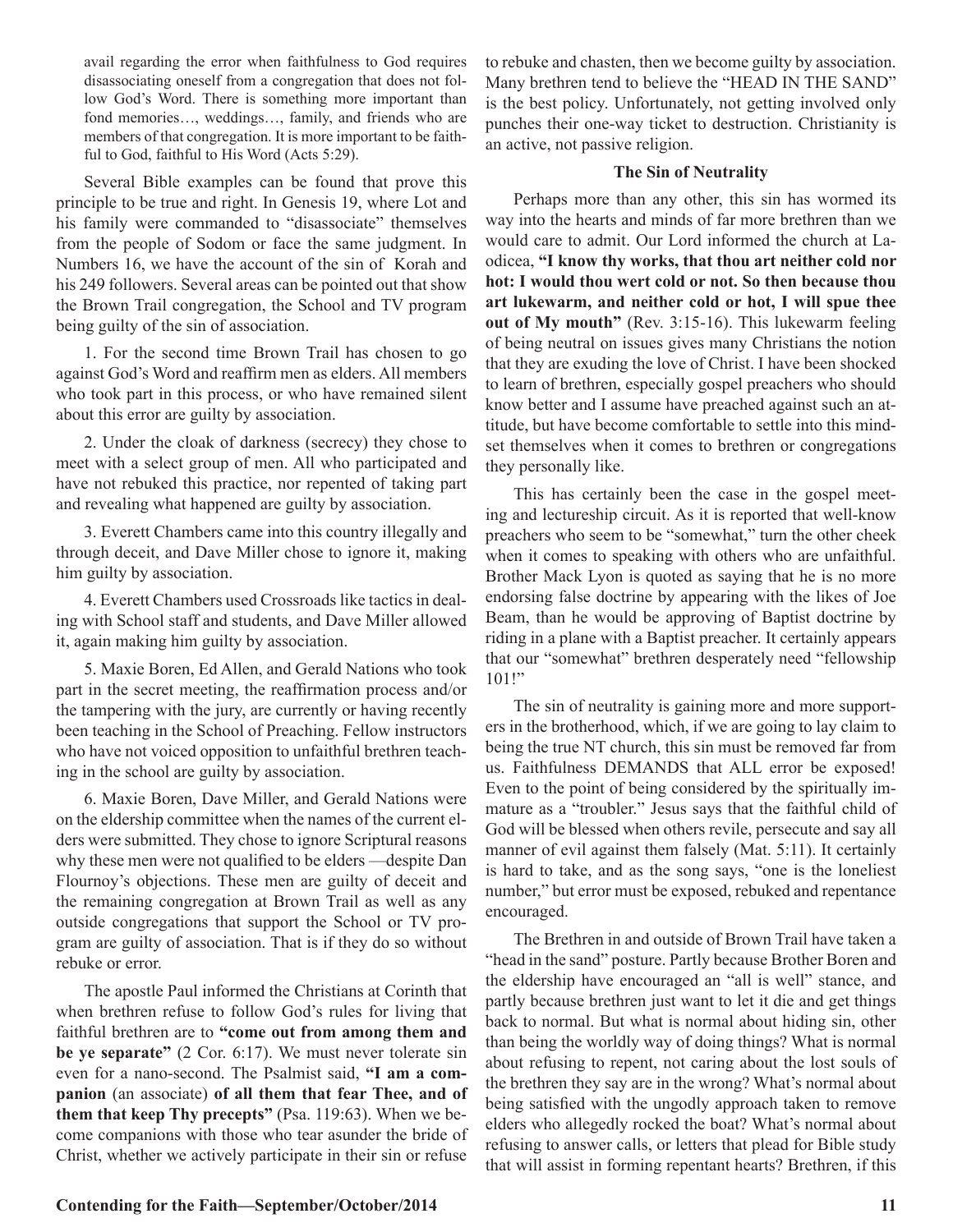is what getting back to normal is all about, then we would all be just as well off remaining children of the devil, than to dupe ourselves into thinking that as "quasi" children of God that will be able to get by with the active participation of neutrality! As for me, I want no part of this type of "normal."

#### **A Call to Repentance**

It is my deepest prayer that all parties involved in the circumstances that caused the division and resulting unfaithfulness of the Brown Trail congregation come together in prayer, supplication, agape love and IN AN EARNEST DE-SIRE to set ALL THINGS straight. Although Brown Trail may never fully recover from their sin, they would most certainly become a true example of what NT Christianity could and should be.

There is so much more that could be said about the problems that occurred within as well as without the walls of the Brown Trail congregation. Most of the things said are nothing more than hurt feelings meant to strike a cord of sympathy and others are nothing more than minutia. The heart of the matter is that brethren did give in to the ways of Satan. The eldership of the past did not do their job in overseeing the affairs of the school. At times not even knowing that false teachers had been allowed to teach class, and willingly handing over their authority and duties to the Director because that's the way he wanted it.

I am not saying that only a certain group was totally at fault in all that happened at Brown Trail. As is usually the case when problems arise, whether between two individuals or an entire congregation, both sides feel that they are the ones who have been hurt the most. There are always two sides to every story, and many times it is difficult to get down to the precise cause, and the exact cause. However, there are little things that can tip you off that one side has not been as innocent as they claim. In law there is what is called a "prima facie case," which is established by sufficient evidence AT FIRST SIGHT, unless that evidence can be effectively rebutted. AT FIRST SIGHT, the reaffirmation of the elders and the speed to which it was applied, along with the defense of this action, plus Brother Chambers unwillingness

to discuss his illegal entry into the country with the elders is sufficient evidence to establish who had an agenda. Then there is the fact that a secret meeting was organized by Dave Miller, new elders allowing three deacons to tamper with the jury, Brother Boren's ungodly methods of sending out a reaffirmation to the congregation, as well as Scriptural objections to brothers Pope, Parker and Elliott being destroyed. In all of this there was total lack of love and care to be of the same mind, and in one accord towards truth, not men. Yes, there is "prima facie evidence" that the current administration of Brown Trail (the church, the school and TV program) stand in error and must be rebuked as well as exhorted to repent.

Brothers Miller, Boren, Chambers, Pope, Parker, Elliott, Allen, Kogucz, White, et al, stand in error of not only shedding innocent blood, but doing so in an ungodly manner. Serving their own bellies, and not following the dictates of God. Will these brethren be willing to sit down with all parties to this problem and work out their differences in a loving and Scriptural manner? Would they be willing to do so with an outside arbitrator? If found guilty of sin, will the current eldership be willing to step down and allow the three elders to return should they be found innocent? If truth is truly what this congregation seeks, then they should be willing to exhaust all efforts to correct this problem. By their fruits we will all discover who they truly are.

As a former member of Brown Trail and BTSOP Alumnus, I pray that all brethren who have allowed themselves to get caught up in the heat of the moment, due to friendships, or whatever prompted them to participate in this ungodliness, will stand back and take a long look at what they have done. That repentance, with the appropriate fruits will be forth coming, so that we all can put this behind us. It is never a pleasant thing when brethren are at odds with one another, it only serves to assist Satan in his quest to divide the church and keep our attentions elsewhere. Please brethren, admit your sin and repent!

> **— 1601 Abbey Rd. Pierre, SD 57501**

fhfhfhfhfhfhfhfhfhfhfhfhfhfhfhfhfhfhfhfh

## **Are You Serious?**

#### **Apache Crying Bear**

I often wonder if these are the very words used by our Lord as He looks down from Heaven and sees the denominationalism that is running rampant in His church. How broken and heavy hearted He must feel when He sees the error being taught in the schools of preaching and the fellowshipping of false teachers by those who were once champions of truth. It raises the question for me that if they are going to blatantly disregard the Word of God for whatever reasons they may have, why are they so adamant about holding on to the name church of Christ when even an uneducated man like myself can clearly see they are not a part of the churches of Christ as that term in defined and used in the New Testament of Christ.

When years have passed concerning the Dave Miller errors of the re-affirmation and re-evaluation of elders (hereafter R. & R. of elders) and his unscriptural views on marriage,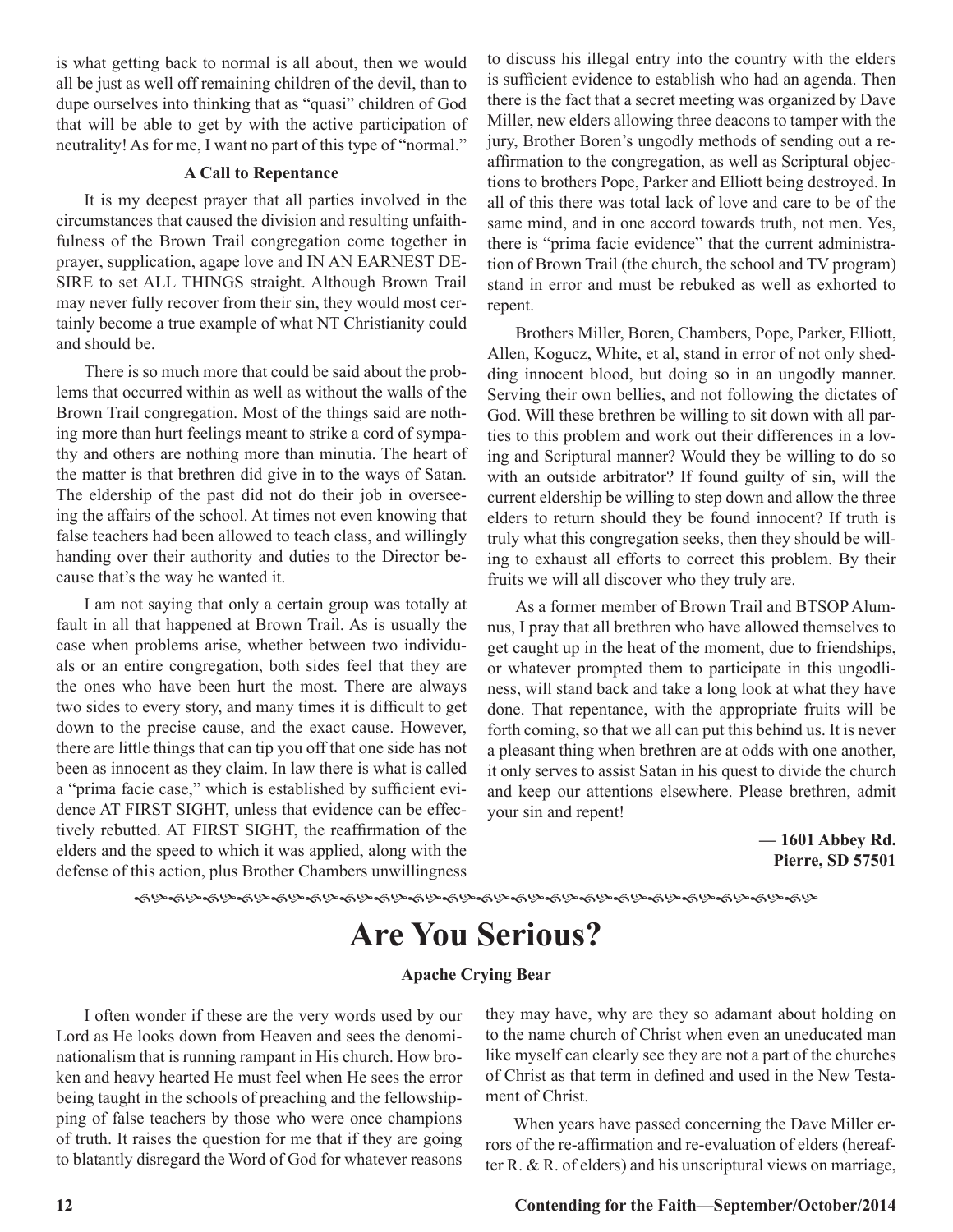divorce, and re-marriage (hereafter MDR), after untold numbers of brethren have fallen into the error of fellowshiping and unrepentent false teacher, will they ever realize they have gone against the teaching of 2 John 9-11? But instead, they refuse to see the error of their way in this matter and have fallen headlong into sin. Is 2 John 9-11 no longer in their Bibles? If it is, does it teach them nothing? The apostle John wrote:

**Whosoever transgresseth, and abideth not in the doctrine of Christ, hath not God. He that abideth in the doctrine of Christ, he hath both the Father and the Son. If there come any unto you, and bring not this doctrine, receive him not into your house, neither bid him God speed: For he that biddeth him God speed is partaker of his evil deeds.**

Can any verse in Holy Writ support Dave Miller's views concerning the R. & R. of elders and his error on MDR?

*Polishing the Pulpit* has become a commercialized venture not unlike denominational gatherings or the Tulsa Workshop among the rank liberals in the church. They pride themselves in fellowshipping the likes of Dave Miller. Lectureships held at the schools of preaching and the congregations that support these schools refuse to discuss all the issues facing the church for fear it will put them at odds with some church, brother, or para-church organization, causing them to lose financial support as well as students.

If one is looking for Satan all one needs to do is attend one of these functions and you will almost see him rubbing his hands together in delight as many church members skip willingly and cheerfully down the broad road to eternal destruction. Do these brethren read their Bibles anymore? If they do, it is clear that they do not believe at least some of what they read.

I have warned many congregations of the false teachers such as Dave Miller, Phil Sanders, Chuck Monan, Mac Deavor, and the like. I have warned of the dangers of fellowshipping the false teachers. As a result, I have been asked to leave congregations, been slandered, or just ignored completely. How heartbroken our Lord MUST be when he sees thousands of congregations turned into venues of entertainment where worship has all but disappeared entirely. Divided worship assemblies, children church, women preachers, elders, and deacons, puppet and clown "ministries," the use of mechanical instrumental music in the worship of God, gymnasiums, coffee shops and cafeterias and such like are found throughout the church today.

It continues to be common to see brethren exiting worship, lighting up cigarettes or filling their cheeks with snuff. Brethren engage in social drinking, cursing, gambling, pornography, they permit their children to attend the prom, and allow their wives and daughters to dress immodestly. It makes one wonder why they are members of the church at all. Isaiah 59:2 states: **"But your iniquities have separated between you and your God, and your sins have hid his** 

**face from you, that he will not hear."** These have fallen into the trap of thinking they can "get their ticket punched" for the ride to heaven by simply showing up at the worship assemblies, as if there was such a thing. They have become as sinful as the Judeans of Isaiah's time.

As heartbreaking as all this is, I am reminded of the words of Paul in 1 Timothy 6:10-12:

**For the love of money is the root of all evil: which while some coveted after, they have erred from the faith, and pierced themselves through with many sorrows. But thou, O man of God, flee these things; and follow after righteousness, godliness, faith, love, patience, meekness. Fight the good fight of faith, lay hold on eternal life, whereunto thou art also called, and hast professed a good profession before many witnesses.**

One MUST assume that many of these brethren were once faithful soldiers of the truth and, thus, know what they are doing. I studied at the once faithful Memphis School of Preaching and it was an experience that deeply enriched my life with the love for God, the Christ, and the Word of God. But will someone please answer the following question: how is it that I remember the truth that I was taught, but the instructors that taught me have evidently forgotten some of it?

The Bible is the authority, not some man. Be it for money, popularity, or whatever other reason they may have, if it is not authorized by the Word of God we should not have it in our lives. We are not going to stand before a man on that great Day of Judgment. As Paul wrote, **"For it is written, As I live, saith the Lord, every knee shall bow to me, and every tongue shall confess to God. So then every one of us shall give account of himself to God"** (Rom. 14:11- 12) Seriously, are we to believe that these false teachers and those who fellowship them do not know what they are doing? Sadly, we must realize that many know exactly what they are doing.

To the faithful that are left, you are not alone even though it may seem that way at times. Remember the words of our King found in Matthew 7:13-14:

**Enter ye in at the strait gate: for wide is the gate, and broad is the way, that leadeth to destruction, and many there be which go in thereat: Because strait is the gate, and narrow is the way, which leadeth unto life, and few there be that find it.**

#### **— 1300 West Noel Street Memphis, Texas 79245**

[Brother Bear is a Mescalero Apache. He, his wife Carly, and their children, a son Yuma (9) daughters Helaku (3), and Deshona (1) reside at the above address. His life has been a hard one. But he will tell you that he brought many of his trials and tribulations on himself before he learned Christ's gospel. The consequences of some of these bad choices will remain with him the remainder of his life. But since obeying the gospel, he has worked hard to live the Christian life. However, as is true of a number of us who have refused to compromise even one component part of the New Testament system of salvation, he has been in perils of false brethren. Please keep brother Crying Bear and his family in your prayers**—Editor**]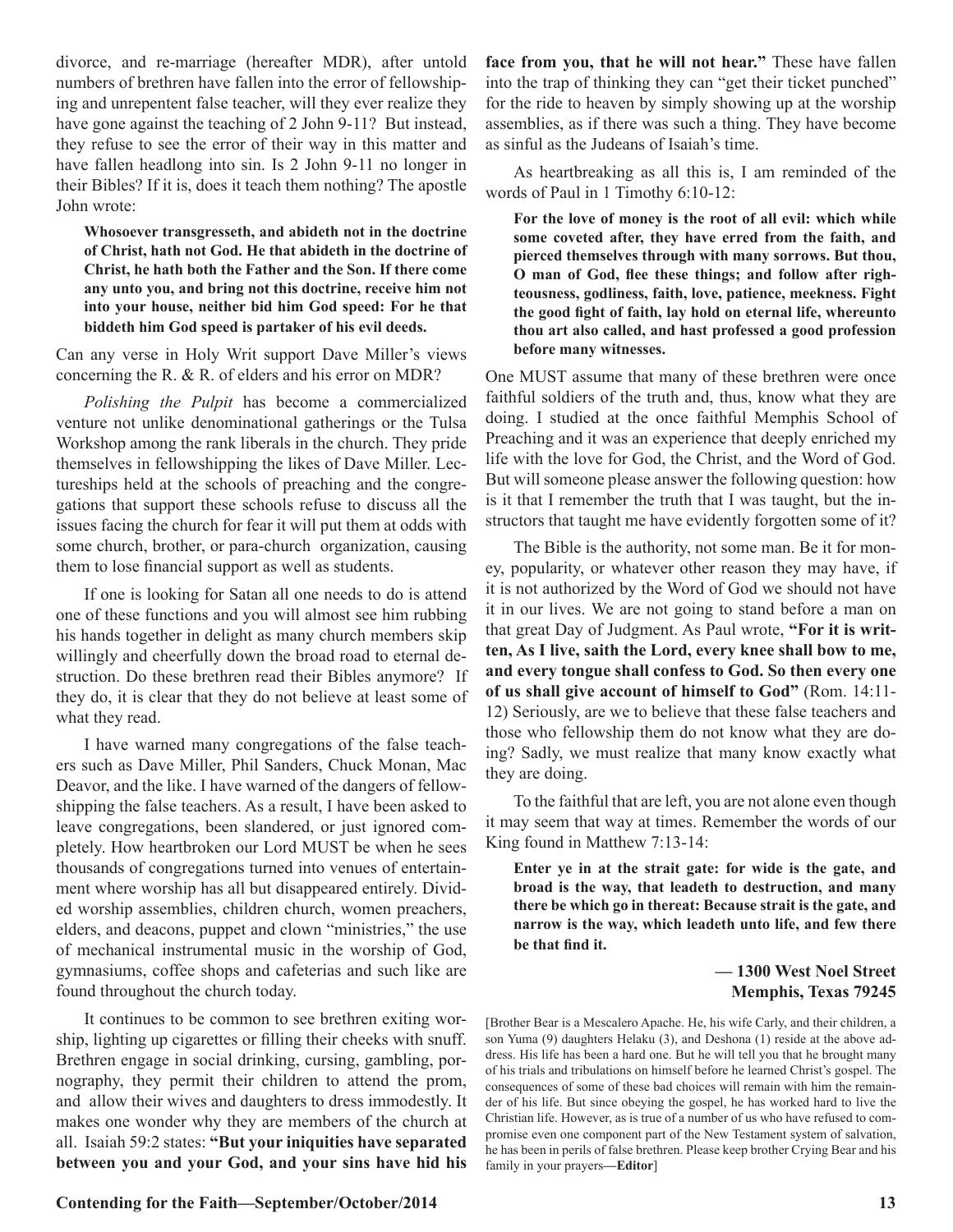## **Beware Of False Teachers Who Bind Unscripturally— Including A Report Concerning Correspondence With A False Teacher Who Binds Where God's Word Does Not Bind**

#### **Gary L. Grizzell**

Although all 66 books of the Bible are the inspired words of God, the New Testament is the binding law in the Christian Age (Heb. 10:9; Rom. 15:4). Creed books of men are unscriptural. As has been pointed out by restoration leaders of times past: 1) If your creed book contains more than the Bible contains, then it contains too much; 2) If your creed book contains less than the Bible contains, then it contains too little; 3) If your creed book contains just what the Bible contains, then it IS the Bible and no other creed book is needed. We are told not to think of men above that which is written by the Holy Spirit (2 Cor. 4:6).

We are instructed to diligently study God's Word (2 Tim. 2:15). So in our approach to Bible study and as we seek to rightly divide the Word of Truth, we must avoid extremes.

#### **Extremes To Avoid—The Right Wing Extreme Position**

The *Right Wing Extreme Position* is to "read into" the words in the Bible in such a way as to allow for binding where God in His Word has not bound. Such is a sin (1 John 3:4; 2 John 9-11; see principle in Rev. 22:18). An example of this in the first century church was that of certain Jews who came privily into Christ (pretenders) and sought to bind the Law of Moses on Gentile male converts and others. Paul did not put up with this for even an hour! (Gal. 2:3-5). He exhorted by the inspiration of the Holy Spirit for Christians to stand firm in the liberty which they had in Christ Jesus (Gal. 5:1).

The law-making business has been left up to Christ, the very Head of the church (Col. 1:18; Mt. 28:18). One of the scriptural slogans pioneer preachers were known to repeat was: "In matters of faith, unity. In matters of opinion, liberty. In all things, love."

Another in more recent days has stated it: "In matters of obligation, there must be unity, In matters of option, there must be freedom, and in all matters, there must be love (Thomas B. Warren, *The Bible Only Makes Christians Only and The Only Christians*, p. 140).

Today, the practice of binding where God's Word has not bound, has shown its ugly head. Riding hobby horses, straining at gnats and majoring in minors is characteristic of false teachers of this unauthorized movement.

It gives me no pleasure to say that one false teacher, brother Keith Sharp, who has had his hand called for propagating his own laws in Africa, refers to faithful brethren by the misguided term of "institutional." False teachers today who bind their man-made laws on innocent and unsuspecting brethren will chide their opponents for name-calling. However, they do not mind name-calling when they accuse their critics by such terms as "institutional" and "liberal." To accuse one's opponents of using a pejorative (abusive) term, but then turn right around and do such themselves is but hypocrisy. Intellectual honesty is thrown to the wind with such characters.

Those of this sinful binding-mindset differ with one another on exactly which doctrines they should bind. So because they themselves are divided, one must judge (John 7:24) each false teacher based on which doctrines he personally has chosen to bind. However, certain well known examples wherein brethren have been hindered by those false teachers of this stripe are as follows (this list does not presume to be exhaustive):

*Those who are Against Multi-containers*—saying it is a sin for the church to use more than one container, out of which to drink the fruit of the vine during the partaking of the Lord's Supper. (However, in Mat. 26:27 when Jesus took the cup and said, "Drink ye all of it," He was talking about the contents of the container, not the container itself!)

*Those who are Against Sunday School*—saying it is a sin for the church to be divided up into a plurality of Bible Classes (not only simultaneous Bible classes but any Bible class) on Sunday prior to the church coming together in the worship hour. However, Jesus gave some to be "teachers" and this implies authority for classes (Eph. 4:11).

*Those who are Against Scripturally Organized Orphan Homes*—saying it is a sin to take money from the Lord's Treasury and give to a scripturally organized orphan home. However, note James 1:27. Since when is it a sin for the church to practice pure and undefiled religion? The church is not the home and the home is not the church. The church may help the home. Brother Guy N. Woods proved his case in his debate with the misguided and false teacher, Roy Cogdill. Though both of these men are deceased, the written record of the debate reveals that brother Woods showed that the legal home is no less a home.

*Those who bind their Saints-Only Doctrine*—saying it is a sin to take money from the church treasury and give to a non-Saint (non-Christian) who has a benevolent need. (However, note Gal. 6:10 and 2 Cor. 9:13.) While the mission of the church is evangelism (Mark 16:15), the faithful church leadership will use balance in this regard by doing

#### **14 Contending for the Faith—September/October/2014**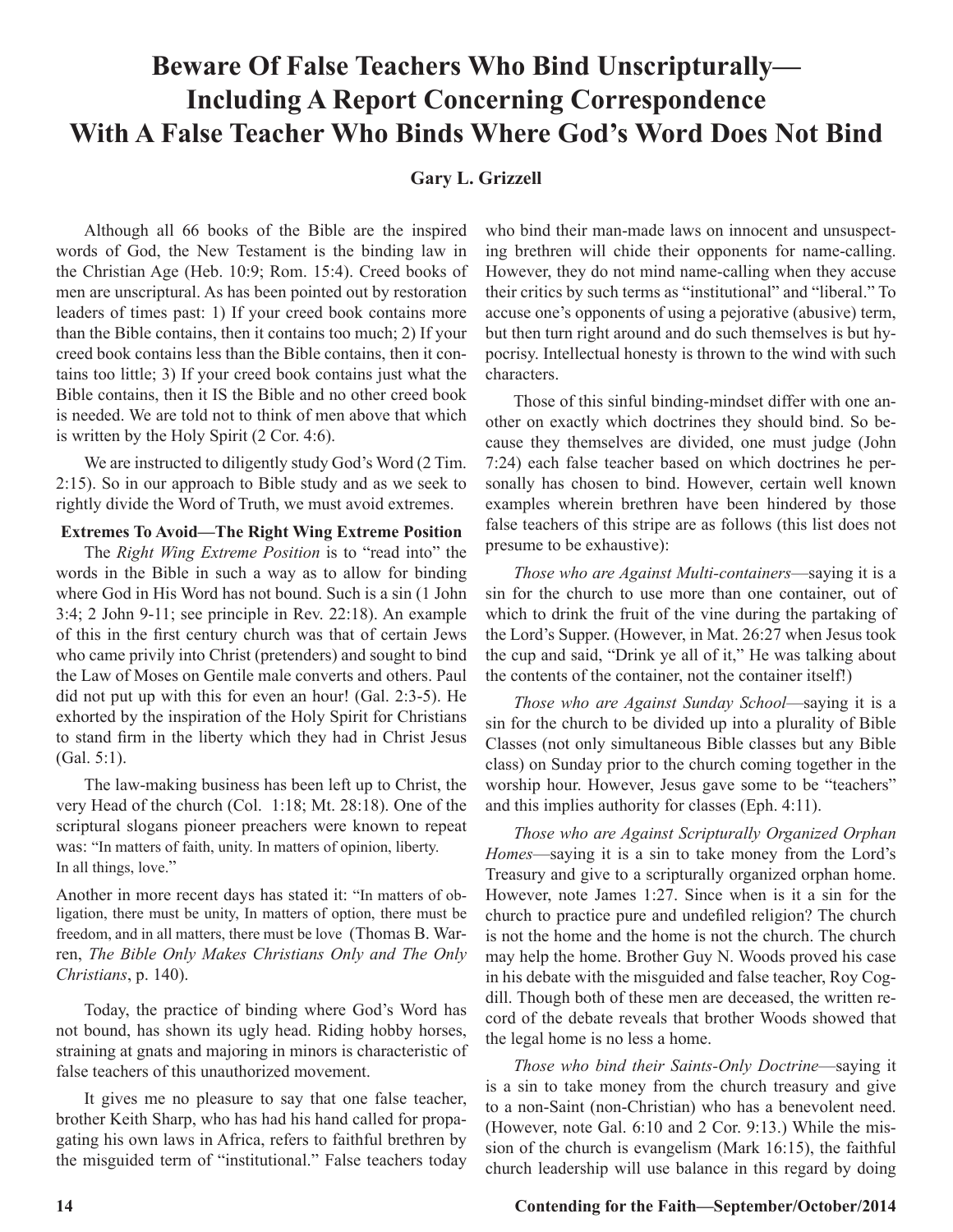such as the Bible teaches, namely, as opportunity presents itself.

*Those who are Against Fellowship Meals in the meeting house*—which false doctrine says it is a sin for the members of the church to collectively eat a meal together in the church meeting house. (However, the early church ate together: 2 Peter 2:13; Jude 12; Gal. 2:12). This is an optional matter. (It is not to be done in worship—we know that!)

*Those who are Against Scriptural Church Cooperation in Spiritual Matters*—their doctrine advocates that it is a sin for one church to send funds to another congregation in spiritual matters, as in the case of church cooperation in preaching the gospel today. It matters little to those who bind in this area that Acts chapter 15 reveals churches (with divine approval) cooperating in spiritual matters in the sending of preachers from one church to another to impart the inspired message of the gospel.

In Acts 15, the Jerusalem church financed the writing material for an inspired epistle and sent preachers for spiritual matters to the church at Antioch—thus, church cooperation took place involving a plurality of churches in spiritual matters! (Note: this was not a benevolence matter.) Who paid for the parchment or whatever writing material the message was written on and which was given to the church at Antioch? That question has never been successfully answered by those of the so-called noninstutionalists' persuasion.

So we have here an example of a plurality of churches cooperating with one another in the work of spiritual matters, i.e., in the matter of edification/evangelism (see Acts 15:22-35). None of their preachers have ever touched, top, side or bottom of this argument, nor will they ever do so.

Today, if church "A" sent free of charge a New Testament (free of charge, i.e., paid for by the church treasury of the sending church) to church "B," anti-church cooperationists would be forced to accept such as an unscriptural arrangement! Why, this would be church cooperation in spiritual matters! Why? Because if it is scriptural to send a New Testament free of charge, it would be scriptural to send the money from one church to another for that New Testament. If not, why not? Friend, if you have fallen for the foolish doctrines of anti-ism, you are associated with those who believe it is a sin to take money from the church treasury, purchase a New Testament and mail it free of charge to another church. Think about it and get away from them. Do not bid Godspeed to such thinking (2 John 9-11; Eph. 5:11).

Did you know that those of this unscriptural binding mind-set argue that (scenario A) when the church money is for benevolence, send it to the other church treasury? However, (scenario B) when the money is for the preacher on the mission field, send it directly to the preacher only. Why? Because it is falsely argued that in scenario A this would constitute a missionary society setup. However, their inconsistency is seen in that with that line of reasoning, scenario B would create a one-man missionary society setup. Which is worse? Truly, the legs of the lame are not equal (Pro. 26:7).

Authority for church cooperation is authorized in benevolence in Acts 11:26-30. Then, generic (general) authority allows authority for cooperation in spiritual matters by the very same text! Remember the principle of implication? It is one of the three ways which authorize a position/practice! So, if God approves of church cooperation in material matters, He approves (by implication) of church cooperation in spiritual matters (edification/evangelism). If not, why not? A blind man at midnight can see that! But alas, the truth has been twisted to set a trap for the unwary. Those steeped in anti-ism just cannot seem to see this. They have heard the false take on Acts 11:26-30 so many times by now they cannot see the forest for the trees. Sad!

While many other things have been unscripturally bound, suffice it to say that had those who pushed such doctrines, 1) Respected Bible Authority, and 2) Properly determined (ascertained) authority by Direct Statement, Example and/or Implication, such would never have been bound on others. Let us be like Paul and not tolerate such behavior in the church for even an hour! (Gal. 2:4-5).

#### **Questioning Those Who Bind Where God Has Not Bound**

The following is an email which was sent to one who unscripturally binds man-made laws upon his brethren.

> From: gary grizzell To: keithsharp@saddenlink.net

> Sent: Tuesday, March 25, 2014

Subject: To Keith Sharp from Gary

Keith Sharp, preacher & elder Highway 5 South Church of Christ Mountain Home, Arkansas keithsharp@saddenlink. net

Dear Keith Sharp,

A faithful brother and friend in Christ in Africa sent me a copy of certain of your handouts from when you were there in February of this year. He is very concerned about the damage you have begun and has expressed that concern. One of these handouts was entitled, "The Church's Work of Ministering to the Needy," and contained, "The Pattern Revealed," which listed a number of New Testament scriptures. The problem is it is incomplete. Why did you not include Galatians 6:10, which states, "As we have therefore opportunity, let us do good unto all men, especially unto them who are of the household of faith." You will note that Paul wrote to the brethren that "we" (plural pronoun) are to do good to all, as opportunity allows. This would authorize the church to do good to all, in addition to the individual Christian doing good as he could.

You left out another key passage and that is James 1:27 which says, "Pure religion and undefiled before God and the Father is this, To visit the fatherless and widows in their affliction, and to keep himself unspotted from the world." The church of Christ is to practice pure religion. To argue that the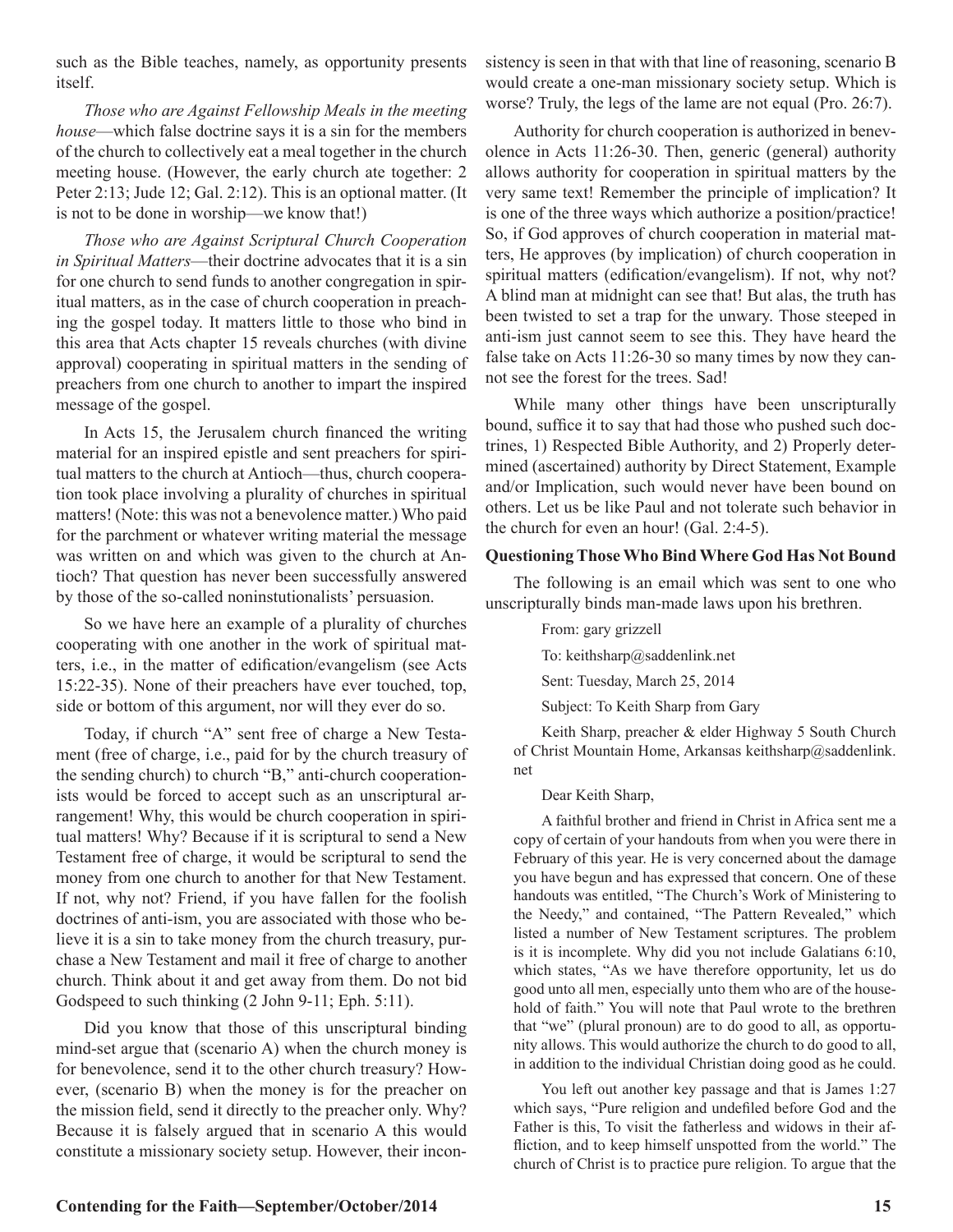individual only may support the fatherless and widows in this passage is to take the position that only the individual Christian may practice pure and undefiled religion. Right?

Your handout stated, "The local church is limited in its work of ministering to the needy to the relief of needy saints."

This is false doctrine in that it violates the two passages above (and others). Your "pattern" binds where God's Word has not bound. This is the commonly known among faithful and sound brethren as the "saints only doctrine," which has been taught for many years by false teachers.

You even went on to add, "But it is also an exclusive pattern we must neither change nor violate - 2 John 9." I wholeheartedly agree with 2 John 9-11 which teaches we are to abide in the doctrine of Christ and refuse to bid Godspeed to false teachers and false doctrine. However, you have violated the very passage of 2 John 9 by binding which God's Word has not bound. Liberals are left wing extremists and you are part of a movement which constitutes right wing extremists.

You also refused to preach the whole counsel of God by omitting 2 Corinthians 9:13, which is an example of the first century church at Corinth giving to both needy saints and to all men.

Withhold truth from those who have not studied these matters will and has led some astray. Taking the scriptural position that the Lord's church, as opportunity presents itself, may take money from the church treasury and help first, the needy saints, and then if possible a non-Christian down the street (for example, whose house has just burned down and is need of clothing), does not necessitate that one is to be categorized with apostate churches who have loosed where God's Word has not loosed (are rank liberal in doctrine and practice). I am just as against the abuse of the church treasury in the support of unauthorized things such as entertainment and secular education.

You have not fairly represented faithful brethren who have disagreed with your man-made pattern. Your paintbrush is too broad by painting all those who disagree with your false doctrine (who would think you are binding in this area of benevolence), as being connected with those who believe the church should be a "glorified YMCA" (this expression was also used in a second document you handed out). I would also be against such things as church financed gymnasiums and turning the church into a glorified YMCA.

Out of sincere concern for the brethren and the truth of the gospel, I would urge you to consider these passages and retract the false statements you have distributed to our brethren in Africa.

Sincerely,

Gary

Gary L. Grizzell garylgrizzell@gmail.com Tennessee

As a result of this email above, this writer had email correspondence with brother Keith Sharp from March 25 through Friday, April 11, 2014 (a period of two weeks and four days). Others were made privy to that correspondence, which resulted in an African convert of this brother's false teaching writing to me. I explained briefly why I ended my correspondence with brother Sharp, as follows:

I terminated my email exchange with Keith Sharp today because of his continued false characterizations, putting words in my mouth, imagining implications without proving the same and ignoring arguments made while showing only a desire to promote his hobby horse issues of being against fellowship meals, scriptural church cooperation and his saints only doctrine. (April 4, 2014).

For those who wish to know more about these matters, contact faithful brother and preacher, Benard Ooko Kagaga (elykagaga2003@yahoo.com). Brother Kagaga is a native African who labors in Kenya and who can give firsthand knowledge of those preachers who have fallen away from the truth due to the influence and "mission" trips of brother Sharp. Brother Kagaga has tried to restore them to the one faith and is to be commended for his love for the truth and courageous stand for the gospel there.

Also, for more information you can contact faithful gospel preacher, Jerry Brewer (txbrew@att.net), who lives in Oklahoma and who makes mission trips to Kenya, working alongside of brother Kagaga. Jerry has worked diligently to help brethren there to combat the insidious false doctrines of anti-ism and can answer your questions. Jerry is worthy of your support in both prayers and financial assistance for his travel fund, as he travels back and forth to Kenya from time to time.

Shame on false accusers who wish to paint faithful brethren (who point out their errors) as clones of liberals like Rubel Shelly, Max Lucado and other doctrinal compromisers. We also are against doctrinal liberals. Such is but propaganda. Only those whose doctrines have holes, flaws and inconsistencies feel they must resort to such low tactics. To deal with such characters we must think as one pundit said, "Shoot low, they may be crawling."

Dangling the promise of financial support to certain African preachers (where the need for income is so great), while luring them into anti-ism is additionally shameful. As someone said, necessity is a harsh weapon. Judas sold his soul for 30 pieces of silver. Dear reader, have you sold your soul in order to receive a preacher salary from those disruptors who have unscripturally bound their heresies on their brethren?

(Brother Sharp knows I must press my point, even as he believes that he must press his.) Brother Sharp has whined to African preachers that the word "Anti" is a pejorative (abusive) term used by his critics (the prefix simply means, against). However, brother Sharp is guilty of what he accuses another, that is, name-calling. He chided this writer for "name calling," but he was found calling his opponent names (either explicitly or implicitly): "liberal," "institu-

#### **16 Contending for the Faith—September/October/2014**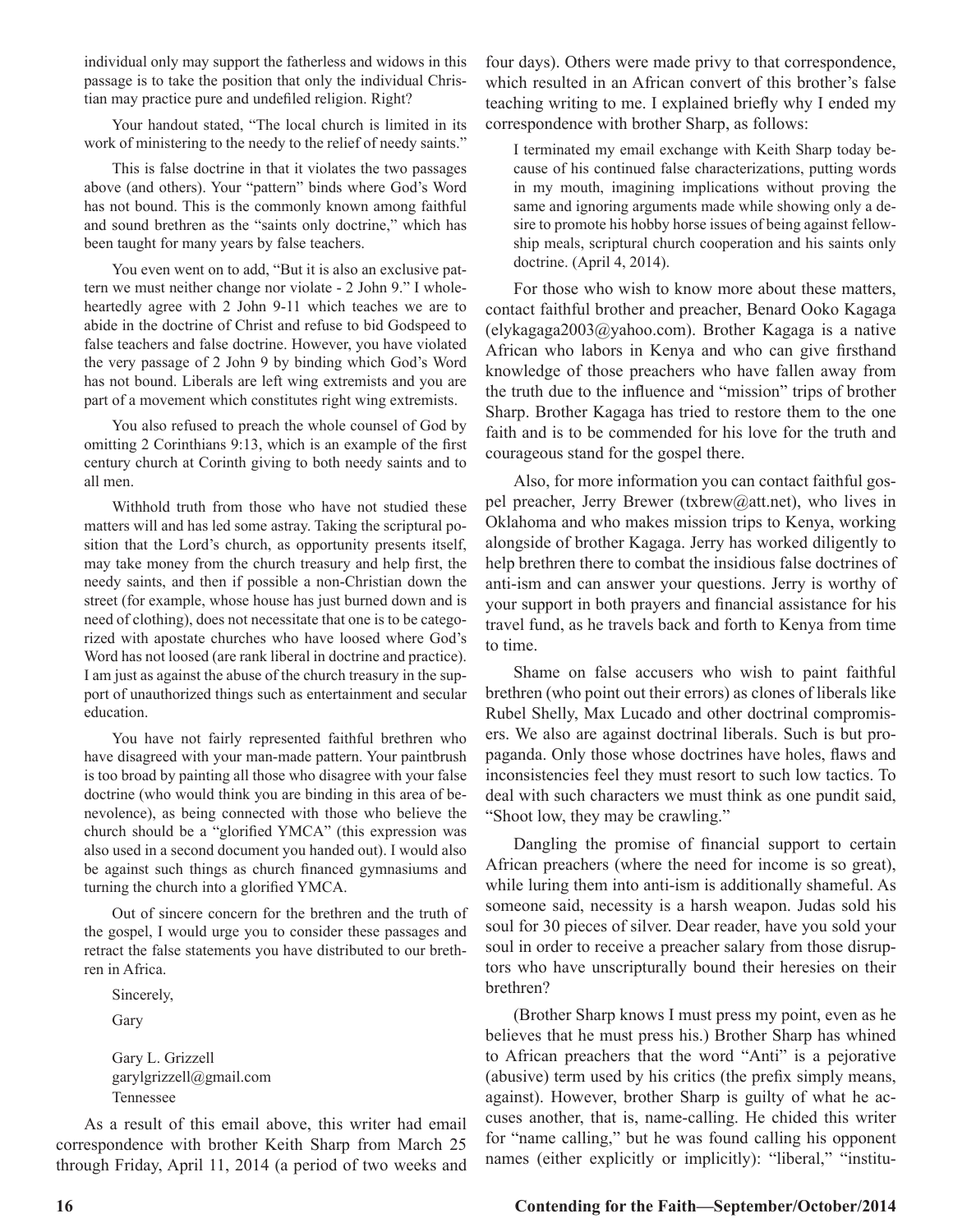tional" and "a moderate," a reflection that he has a double standard about name calling. Name calling is fine, as long as a thing is called by its right name. All this is but a craftily designed smokescreen of the matter before us. He and his fellow false teachers know that labeling is not the real issue and the evidence of this fact is that they themselves do it.

If one does not know to call a snake a snake, he will not likely acknowledge its presence and will be bitten. The Lord referred to the disobedient who reject the Word of God and God's messengers as dogs and pigs, due to their similar characteristics (Mat. 7:6). Should the Lord be accused of using pejorative (abusive) terms? NO. I would urge one and all to move past the straw man issue of name calling and labeling to the question: *Is there Bible authority for the doctrines being preached?*

"How do I do that?," you may ask. Here's the answer: To know if a belief, doctrine and/or practice is authorized of God, give it the three-fold authority test by asking the following questions. If even one of these is found, then there is authority for it.

1) Is there a *direct statement* in the New Testament which authorizes this doctrine to be believed and practiced?

2) Is there an *example* in the New Testament which authorizes this doctrine to be believed and practiced?

3) Is there an *implication* from even one verse in the New Testament which authorizes this doctrine to be believed and practiced?

#### **The Left Wing Extreme Position**

The *Left Wing Extreme Position* is that of loosing where God in His Word has not loosed. The proper principle of binding and loosing is seen in Matthew 16:19 and 18:18 in the statements made by Jesus Christ, the Son of God. The apostles of Christ were given the authority to bind and loose after the Holy Spirit came upon them (John 14:25-26; Acts 2:1-4). Thus, the early church continued steadfastly in the apostles' doctrine (Acts 2:42).

A spirit of compromise is characteristic of those who seek to loose where God's Word does not authorize loosing. We must allow the apostles' doctrine to do the loosing and binding in doctrinal areas today. Paul wrote that the things he wrote were the commandments of the Lord (1 Cor. 14:37).

A Contrast: The primary deficiency of the "anti," the one who binds where God's Word does not bind (discussed above) is seemingly a spirit of seeing a pattern in every verse (*hyperbole* intended), but the problem with the "liberal" (one who practices theological liberalism, i.e., loosing where God's Word does not loose) is that of disrespecting the all-authoritative Word of God.

Where God's Word *does* establish a pattern, we dare not deviate. When God's Word specifies something, that excludes everything else! Example: When God's Word specified *gopher wood* in building the ark in Noah's day, Noah dared not use oak! Likewise, in our day when God's Word specifies in the New Testament *vocal*, *congregational* singing in worship in the assembly on the first day of the week that excludes solos and choirs (see Eph. 5:19).

When you order a hamburger, you do not want the waitress to bring you additionally a hot dog. Neither do you want her to charge you for it. When God placed His order in spiritual matters, He wants His order filled without addition or subtraction.

Today, it is discouraging to see good moral people who are conservative on *political* and *moral* issues inconsistently practice *theological* liberalism in religious matters and particularly in the matter of neglecting to learn how to determine authority. However, we must respect the authority on the plan of salvation (how to obey the gospel; get saved), worship matters, the organization of the church, and the work of the church. It is not good enough simply to "be religious," but we must learn and do the specified will of the Father (Mt. 7:21). To know the will of the Father we must learn how to determine authority.

*Political Liberalism* has led some to seek to legalize homosexual marriages. *Theological Liberalism* (loosing where God's Word has not loosed) has led some to reject the passages concerning respecting the New Testament of Christ as the only creed and have thereby glorified and followed man-made creed books (and corrupt Bible translations) to determine authority for doctrinal (essential) questions. Such allows for the condoning of immorality included in the political liberalism category mentioned above.

However, God has given "all things" which pertain to life and godliness (2 Peter 1:3 - the words of the New Testament) for us today ("all" means all!) and if any man speak, let him speak as the oracles of God authorize him to speak, so says the Holy Spirit in 1 Peter 4:11.

The popular doctrine of *Faith Only* (which says that a person is required to believe only in the Deity of Christ and he is saved at that moment, separate and apart from the other requirements of the gospel plan of salvation) is an example of both, 1) Disrespecting the authority of the Bible, and 2) Neglecting to properly determine authority for the plan of salvation. The only time the expression, "faith only," is found in that word order in the *KJV* is found in James 2:24 and there it is condemned. We are to be doers of the Word (Jam. 1:22-27). *Faith Only never saved anyon*e! Read Hebrews chapter 11 and see if you can find anyone there who was saved because of his faith only. *The faith that saves is the faith that obeys* in that chapter! (see Heb. 11:8).

Billy Graham and those like him teach the doctrine of faith only, which doctrine and teachers should both be rejected (Mat. 7:15). Does that upset you? Friend, if you hold to the doctrine of faith-only, get your Bible out and ask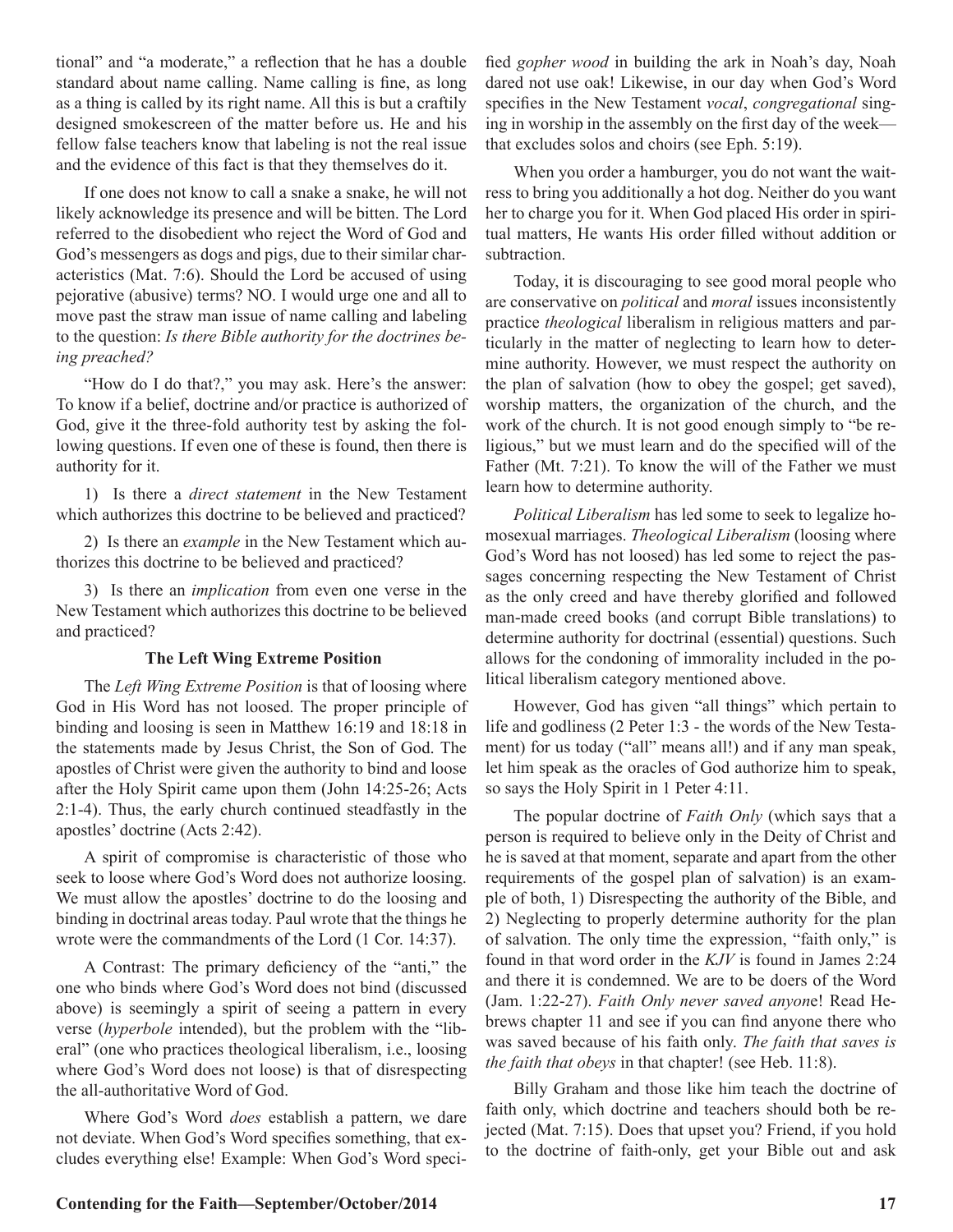yourself the threefold test mentioned above. Oh, how many problems would be solved and how many religious divisions would be avoided if those same religious folks would apply this three-fold test to any and all doctrinal positions which are so deeply held and slavishly followed.

The apostle Paul wrote to Timothy in 2 Timothy 2:15

**(Continued from page 3)**

tions. It is in the very nature of language (coeval to language) that direct statements, examples, and/or implications give direction to or authorize anyone to do anything. That is one reason Paul stated to us what he did in Colossians 3:17. Paul also wrote that when we read what he wrote we will know what he knows concerning the Lord's salvation for man (Eph. 3:4). Thus, in reading the Holy Spirit inspired words that comprise the New Testament, any attempt to know what the Lord obligates us to do without giving attention to the direct statements, examples, and implications of the language of said document is ridiculous and absurd on the face of it. One might as well attempt to breathe without lungs as to learn what the New Testament authorizes us to do all the while ignoring the direct statements, examples, and implications that are as much a part of the communicative element of language as our lungs are to the functioning of our physical bodies. Therefore, we must do only what is authorized by the New Testament, omitting what is not authorized and what is explicitly (in just so many words) forbidden.

For those who believe the Bible to be the Word of God, their problem, for the most part, is that they never ask if what they desire to do is authorized by the scriptures. However, they ought to ask: 1) Is it authorized? 2) Is it explicitly forbidden? Our souls' salvation depends upon our acting ONLY as the Lord

saying we are to **"rightly divide the word of truth."** Let us determine to turn neither to the left nor the right but simply abide in the doctrine of Christ. This is what God desires and has commanded (2 John 9-11; Eph. 5:11).

> **—2128 Crystal Ct. Cookeville, TN 38501**

in the words of His New Testament has authorized us to act and leave undone that for which we have no authority, or that which Jesus has explicitly forbidden (Heb. 11:6; Rom. 10:17; 2 Cor. 5:7; Col. 3:17; John 12:48; 2 Tim. 2:15). This is the way that is right in Bible study and cannot be wrong. Although, as is the case with anything pertaining to one's salvation, **"There is a way which seemeth right unto a man, but the end thereof are the ways of death"** (Pro. 14:12). There is nothing of any more importance than for us to learn how our Lord authorizes in the language of His last Will and Testament (the New Testament) and for us to learn how to ascertain His authority from the same divine document.

One last warning: If we are not sure that the act we are contemplating is authorized, then leave it alone until we are sure it is. Indeed, we dare not act in moral or religious matters without the divine authority to act (Col. 3:17).

**—Editor**

#### សាលនាកាលនិងបានស្រុកនិងបានស្រុកនិងបាន

*The best argument against democracy is a five-minute conversation with the average voter*. **~Winston Churchill**

hfhfhfhfhfhfhfhfhfhf

## **Transgender Surgery Isn't the Solution—A drastic physical change doesn't address underlying psycho-social troubles.**

#### **PAUL MCHUGH**

The government and media alliance advancing the transgender cause has gone into overdrive in recent weeks. On May 30, a U.S. Department of Health and Human Services review board ruled that Medicare can pay for the "reassignment" surgery sought by the transgendered—those who say that they don't identify with their biological sex. Defense Secretary Chuck Hagel as recently saying that he was "open" to lifting a ban on transgender individuals serving in the military. *Time* magazine, seeing the trend, ran a cover story for its June 9 issue called "The Transgender Tipping Point: America's next civil rights frontier."

Yet policy makers and the media are doing no favors either to the public or the transgendered by treating their confusions as a right in need of defending rather than as a

mental disorder that deserves understanding, treatment and prevention. This intensely felt sense of being transgendered constitutes a mental disorder in two respects. The first is that the idea of sex misalignment is simply mistaken—it does not correspond with physical reality. The second is that it can lead to grim psychological outcomes.

The transgendered suffer a disorder of "assumption" like those in other disorders familiar to psychiatrists. With the transgendered, the disordered assumption is that the individual differs from what seems given in nature—namely one's maleness or femaleness. Other kinds of disordered assumptions are held by those who suffer from anorexia and bulimia nervosa, where the assumption that departs from physical reality is the belief by the dangerously thin that they

#### **18 Contending for the Faith—September/October/2014**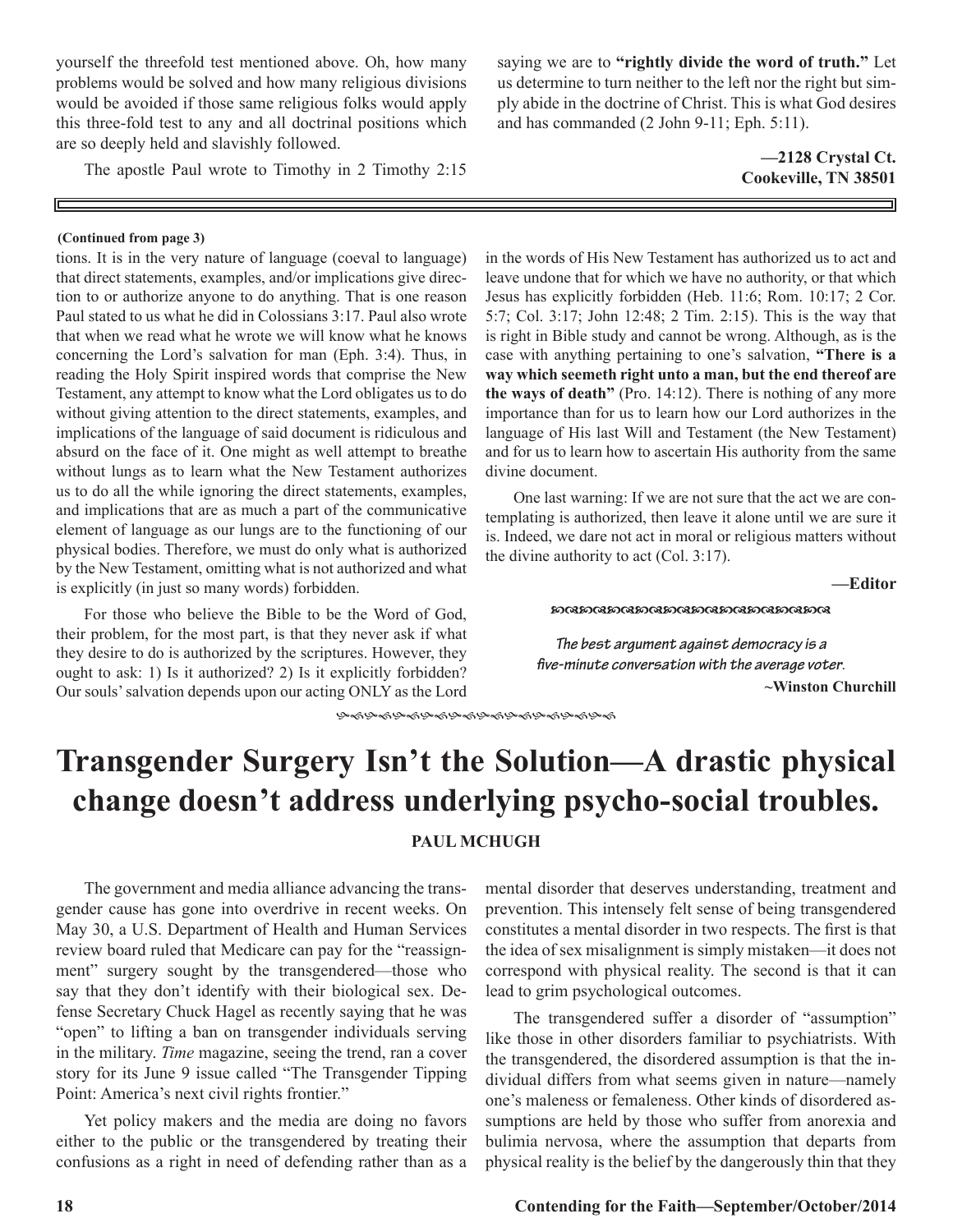are overweight.

With body dysmorphic disorder, an often socially crippling condition, the individual is consumed by the assumption "I'm ugly." These disorders occur in subjects who have come to believe that some of their psycho-social conflicts or problems will be resolved if they can change the way that they appear to others. Such ideas work like ruling passions in their subjects' minds and tend to be accompanied by a solipsistic argument.

For the transgendered, this argument holds that one's feeling of "gender" is a conscious, subjective sense that, being in one's mind, cannot be questioned by others. The individual often seeks not just society's tolerance of this "personal truth" but affirmation of it. Here rests the support for "transgender equality," the demands for government payment for medical and surgical treatments, and for access to all sex-based public roles and privileges.

With this argument, advocates for the transgendered have persuaded several states—including California, New Jersey and Massachusetts—to pass laws barring psychiatrists, even with parental permission, from striving to restore natural gender feelings to a transgender minor. That government can intrude into parents' rights to seek help in guiding their children indicates how powerful these advocates have become.

How to respond? Psychiatrists obviously must challenge the solipsistic concept that what is in the mind cannot be questioned. Disorders of consciousness, after all, represent psychiatry's domain; declaring them off-limits would eliminate the field. Many will recall how, in the 1990s, an accusation of parental sex abuse of children was deemed unquestionable by the solipsists of the "recovered memory" craze.

You won't hear it from those championing transgender equality, but controlled and follow-up studies reveal fundamental problems with this movement. When children who reported transgender feelings were tracked without medical or surgical treatment at both Vanderbilt University and London's Portman Clinic, 70%-80% of them spontaneously lost those feelings. Some 25% did have persisting feelings; what differentiates those individuals remains to be discerned.

We at Johns Hopkins University—which in the 1960s was the first American medical center to venture into "sexreassignment surgery"—launched a study in the 1970s comparing the outcomes of transgendered people who had the surgery with the outcomes of those who did not. Most of the surgically treated patients described themselves as "satisfied" by the results, but their subsequent psycho-social adjustments were no better than those who didn't have the surgery. And so at Hopkins we stopped doing sex-reassignment surgery, since producing a "satisfied" but still troubled patient seemed an inadequate reason for surgically amputating normal organs.

It now appears that our long-ago decision was a wise one. A 2011 study at the Karolinska Institute in Sweden produced the most illuminating results yet regarding the transgendered, evidence that should give advocates pause. The long-term study—up to 30 years—followed 324 people who had sex-reassignment surgery. The study revealed that beginning about 10 years after having the surgery, the transgendered began to experience increasing mental difficulties. Most shockingly, their suicide mortality rose almost 20-fold above the comparable nontransgender population. This disturbing result has as yet no explanation but probably reflects the growing sense of isolation reported by the aging transgendered after surgery. The high suicide rate certainly challenges the surgery prescription.

There are subgroups of the transgendered, and for none does "reassignment" seem apt. One group includes male prisoners like Pvt. Bradley Manning, the convicted nationalsecurity leaker who now wishes to be called Chelsea. Facing long sentences and the rigors of a men's prison, they have an obvious motive for wanting to change their sex and hence their prison. Given that they committed their crimes as males, they should be punished as such; after serving their time, they will be free to reconsider their gender.

Another subgroup consists of young men and women susceptible to suggestion from "everything is normal" sex education, amplified by Internet chat groups. These are the transgender subjects most like anorexia nervosa patients: They become persuaded that seeking a drastic physical change will banish their psycho-social problems. "Diversity" counselors in their schools, rather like cult leaders, may encourage these young people to distance themselves from their families and offer advice on rebutting arguments against having transgender surgery. Treatments here must begin with removing the young person from the suggestive environment and offering a counter-message in family therapy.

Then there is the subgroup of very young, often prepubescent children who notice distinct sex roles in the culture and, exploring how they fit in, begin imitating the opposite sex. Misguided doctors at medical centers including Boston's Children's Hospital have begun trying to treat this behavior by administering puberty-delaying hormones to render later sex-change surgeries less onerous—even though the drugs stunt the children's growth and risk causing sterility. Given that close to 80% of such children would abandon their confusion and grow naturally into adult life if untreated, these medical interventions come close to child abuse. A better way to help these children: with devoted parenting.

At the heart of the problem is confusion over the nature of the transgendered. "Sex change" is biologically impossible. People who undergo sex-reassignment surgery do not change from men to women or vice versa. Rather, they become feminized men or masculinized women. Claiming that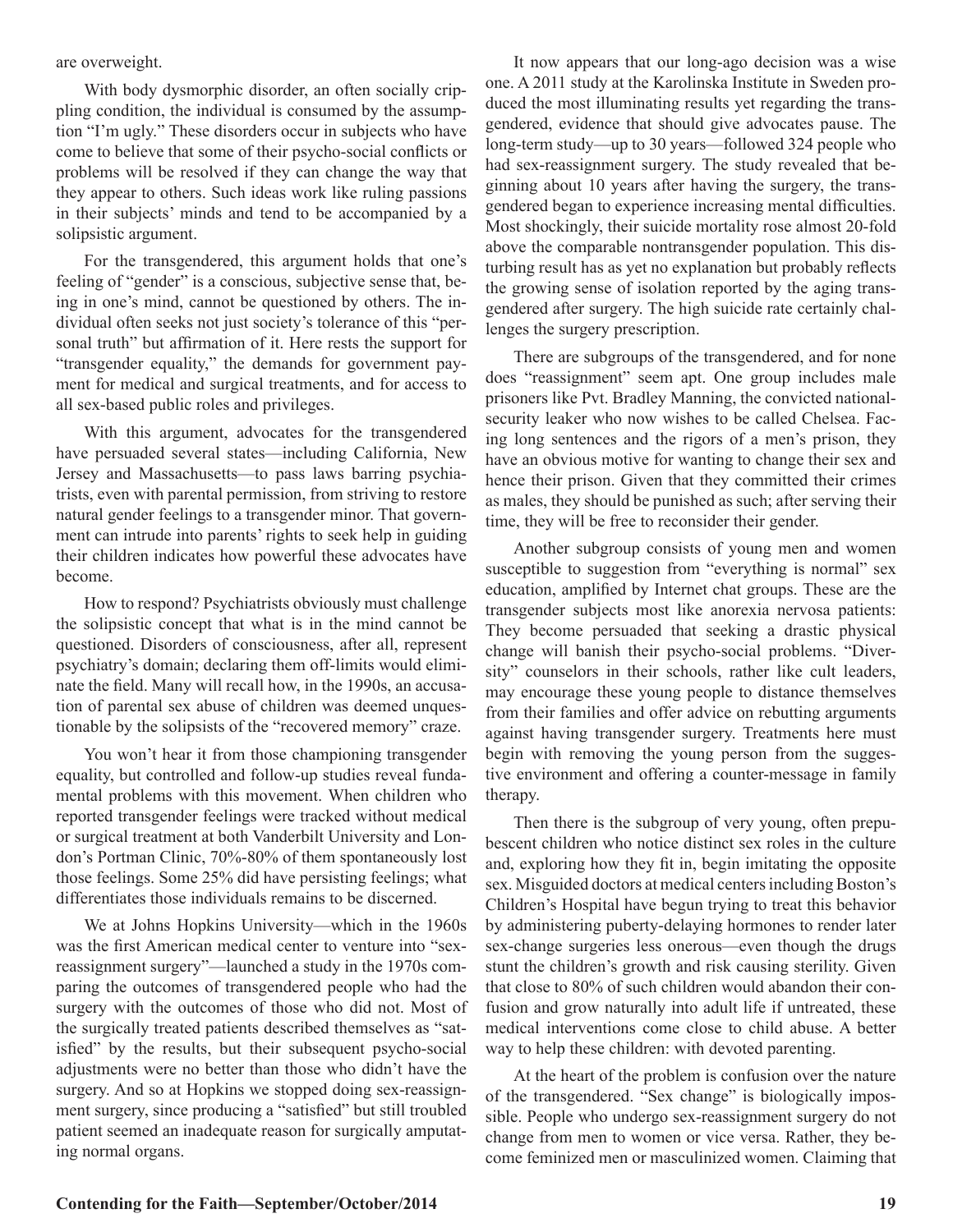this is civil-rights matter and encouraging surgical intervention is in reality to collaborate with and promote a mental disorder. —*The Wall Street Journal*, June 12, 2014,

[http://online.wsj.com/articles/paul-mchugh-transgendersurgery-isnt-the-solution-1402615120]

Hospital, is the author of "Try to Remember: Psychiatry's Clash Over Meaning, Memory, and Mind" (Dana Press, 2008)*.* You may reach Dr. McHugh through THE JOHNS HOPKINS HOSPITAL DEPARTMENT OF PSYCHIATRY, 600 N Wolfe St Suite 113, Baltimore, MD 21287.

#### Dr. McHugh, former psychiatrist in chief at Johns Hopkins

෬෨

dadadadadadaddadadadadadbdbdbdbdbdbdbdbdbdbdbdbdbdbdbdbd

# *DEVIATIONS FROM THE TRUTH*

**Roelf L. Ruffner, Sr.** 

#### **Not Bible Baptism**

**"Buried with him in baptism, wherein also ye are risen with him through the faith of the operation of God, who hath raised him from the dead"** (Col.2:12).

Recently Pope Francis visited South Korea where he "baptized" (One news report said "immersed.") a Korean man. A news photo showed that the Pope poured a little water on his head from a glass vessel.

What the Pope did is not Bible baptism but "effusion" or pouring. The Greek work "*baptisma*" in the Bible means "the process of immersion, submersion and emergence" (*Vines Expository Dictionary of New Testament Words*). Some translators of the New Testament from ancient Greek to English chose to anglicize the word and put "baptism" for the more correct term "immersion."

In the early New Testament church baptism was solely by immersion. **"And he commanded the chariot to stand still: and they both went down into the water, both Philip and the eunuch; and he baptized him"** (Acts 8:38; Rom. 6:3,4; Col. 2:12). It was not until many years later that men began to depart from the New Testament teaching on the mode of baptism. They substituted sprinkling and pouring for immersion. This was to accommodate infants and the infirm (cf. 1 Tim. 4:1-3).

Why be immersed?

1. It is a command of Jesus Christ one must do in order to be saved from their sins (Mat. 28:18-20; Mark 16:16; 1 Pet. 3:21).

2. Immersion enables one to come in contact with the blood of Christ so that their sins might be remitted (Acts 2:38, 22:16; Rom. 6:4-6; Col. 2:12).

3. Immersion insures that God adds one to Christ's body—the church (Acts 2:41,47).

4. When one obeys the gospel (believe, repent, confess, immersed) one is **"born again"** (John 3:3,5).

Have you been immersed?

[http://www.patheos.com/blogs/deaconsbench/2014/08/ pope-baptizes-father-of-korean-ferry-disaster-victim-andthe-man-takes-the-name-francis/ as of August 20, 2014]

#### **A Patch of Locoweed**

Speaking of false teachers who had no love of the Truth Paul wrote, **"For this cause God shall send them strong delusion, that they should believe a lie: That they all might be damned who believed not the truth, but had pleasure in unrighteousness"** (2 The. 2:11,12). I thought about this verse and others describing the shamefulness and spiritual terrorism of those who openly fellowship and even promote false teachers. A case in point is the once faithful but now apostate Lipscomb University (LU).

As they have for many years the LU's Hazelip School of Theology is having their Biblical Preaching Seminar in October. And once again they are having a denominational "scholar" speak, Dr. Terence Fretheim, "Professor Emeritus of Old Testament at Luther Seminary in St. Paul, Minnesota." Imagine that, a retired denominationalist preaching to others about preaching on the same premises where faithful gospel preachers once filled the ears of their audience with the Truth (John 8:31-32). Perhaps he will explain how the false doctrine of baptism by sprinkling, which Lutherans hold to, has as much sin cleansing qualities as a cold shower in the bath tub.

They do have a few apostate "brethren" to balance things out. One is "Dr." Leonard Allen, new Dean of LU's College of Bible & Ministry. For years he polluted young minds at Abilene Christian University as well as writing several liberal books degrading the churches of Christ.

In southeastern New Mexico, where I grew up, ranchers often complained about their cattle getting into a patch of locoweed and proceeding to go "loco" or crazy. This is precisely what LU is doing spiritually (2 Tim. 4:3,4). It is tending a patch of locoweed to the detriment of the body of Christ. [https://blu178.mail.live.com/?tid=cmBQcQw6oz5B GetQAjfeSZZg2&fid=flinbox as of September 12, 2014]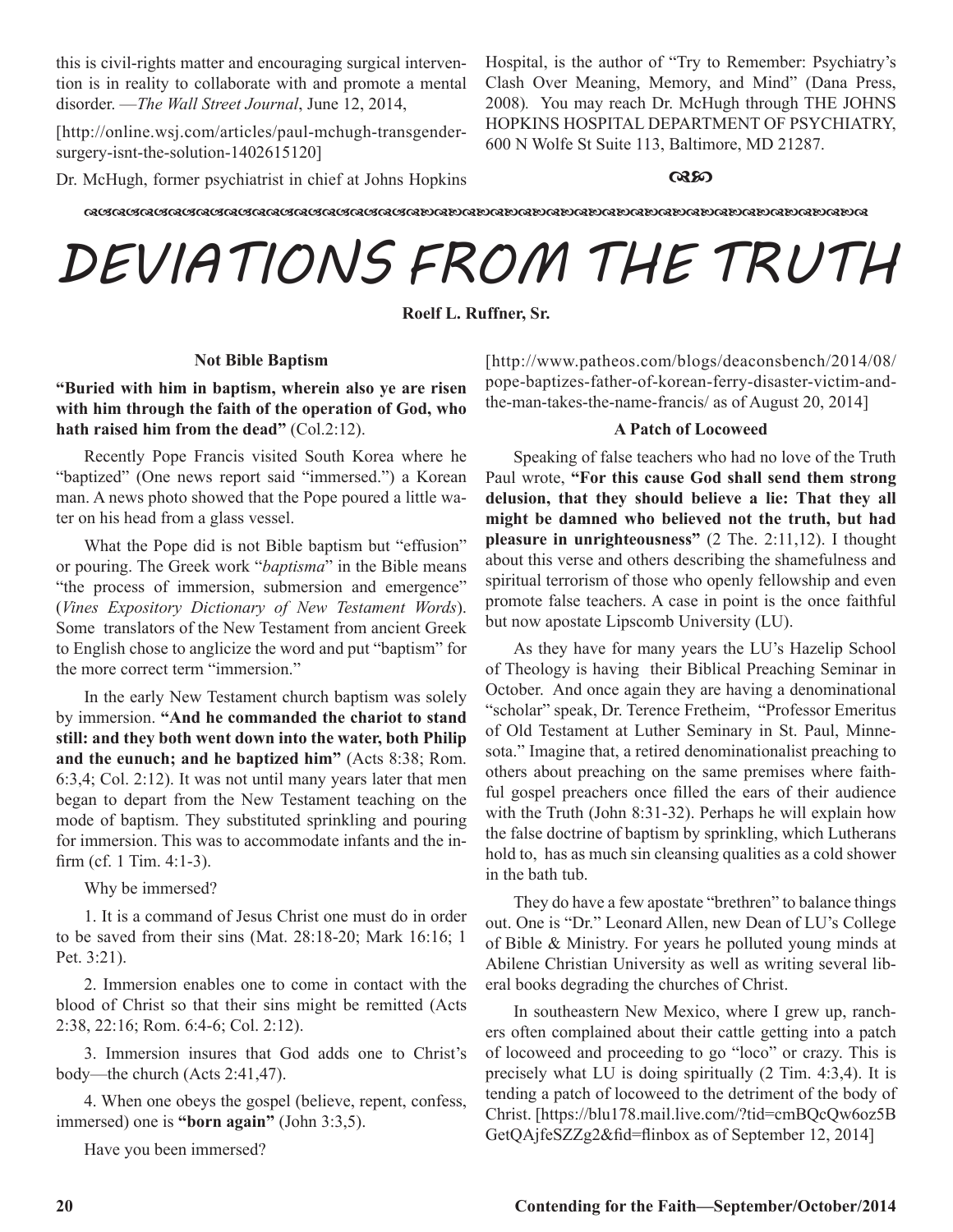#### **Children of Disobedience**

#### Roelf L. Ruffner**\***

**"And Elijah came unto all the people, and said, How long halt ye between two opinions? If the Lord be God, follow him: but if Baal, then follow him. And the people answered him not a word"** (1 Kings 18:21).

These words ring true down through the ages. They are as spiritually applicable today as they were when originally inspired by the Holy Spirit almost 3,000 years ago. A case in point is my alma mater—Abilene Christian University (ACU) in Abilene, Texas. In the recent issue of the alumni magazine *ACU TODAY* there is an interview of U.S. Congresswoman Janie Hahn ('74), Democrat of California. In the interview she said, "I was born and raised in the Churches of Christ, and faith has always been a strong part of my life, but my time at ACU is where I began to own my faith and not just 'borrow it' from my parents."

The interview goes on to note that Rep. Hahn took part in a "Forum of Civil Discourse and Christian Faith" in September 2012 hosted by ACU, together with Rep. Ted Poe ('70), Republican of Texas. Hahn adds, "I also regularly enjoy attending churches on Sunday to fellowship with my brothers and sisters."

I did some research on Rep. Hahn. Besides being a member of the Church of Christ, she is also a very liberal Democrat. She "strongly favors" abortion and same-sex marriage, among other things. In other words she supports the murder of unborn babies (Ex. 20:13; Rom.13:9) and the antithesis of God ordained natural marriage—the legally recognized union of two sodomites or two lesbians (Mat. 19:4-6; Rom. 1:26-27). If I had a moment with Rep. Hahn, I would show her these verses (And others!) and warn her that her soul is

in jeopardy because of her positions (cf. Acts 8:22-23).

Yet the question must be posed why an institution like ACU, founded by men who believed what the Bible says concerning the sanctity of human life and natural marriage, would fellowship such an erring politician, a sister or not? Yes, I know the old, tired refrain, "But we are not the church but a college." But they still boast that they are a "Christian" university. No Christian should fellowship those with such filthy hands, politically or spiritually. "**And have no fellowship with the unfruitful works of darkness, but rather reprove them"** (Eph. 5:11).

This is the nature of the spiritual beast called compromise. As you compromise it becomes like a snowball rolling downhill. First you compromise over "small" things such as fellowship but the compromise snowball soon descends to ethical and moral issues such as the sanctity of human life and natural marriage. ACU over the last generation has become the epitome of the spiritual digression in the Lord's body. By its fellowship of Rep. Hahn, it shows the depths of that digression. It is no longer "halting" or hopping between soundness and digression. It is wholly apostate.

**Woe unto them that call evil good, and good evil; that put darkness for light, and light for darkness; that put bitter for sweet, and sweet for bitter! Woe unto them that are wise in their own eyes, and prudent in their own sight!** (Isa. 5:20, 21).

[http://issuu.com/abilenechristian/docs/acu\_today\_spring-summer 2014/1 as of September 29, 2014]

[http://ballotpedia.org/Janice\_Hahn as of September 28, 2014]

**\*** 1976 graduate of ACU.

**—2330 Moore Court Columbia, TN 38401**

fefefefefefefefefefefefefefefefefefefefe

#### **"HOW DOES THE HOLY SPIRIT CONVICT TODAY?" (A REVIEW, PART 1)**

#### **Gary W. Summers**

#### **Preliminary**

At Freed-Hardeman University's 2014 lectureship, on Monday afternoon, material was presented relating to the topic, "How Does the Holy Spirit Convict Today?" Once the doctrine taught in this lecture is examined, it will be apparent that this is not your father's and especially not your grandfather's Freed-Hardeman lectures.

The speaker was Jonathan Jones, who grew up in Tennessee and preaches at Maryville. Although his views may not reflect all of the professors and instructors at FHU, he does have a Bachelor's from there, as well as a Master of Ministry and Master of Divinity. It would not be unreasonable to think that his thinking on this subject may have come, in part, from the university. He was introduced as a "good friend, brother, and former student" by one of the members of the faculty, and in his opening remarks,

brother Jones said that "the lectureship committee has entrusted to me this topic…." He said that the primary lesson text was 1 Thessalonians 1:5, but then added that he had "also been asked to look some at chapter 4, and verse number 8." All of these clues seem to indicate that at least some of the faculty are in agreement with him.

If so, that is unfortunate because his position is both false and therefore dangerous. Past knowledgeable speakers such as Guy N. Woods and Gus Nichols would have opposed mightily the contents of this lecture, but we are living in a different era when few care if lines of demarcation are drawn between truth and error. Many have shown themselves willing to fellowship anything (nearly) that is taught. One can only wonder how long it will be before more and more people accept the Max King A.D. 70 doctrine, Pre-millennialism, and Pentecostalism in the church. Many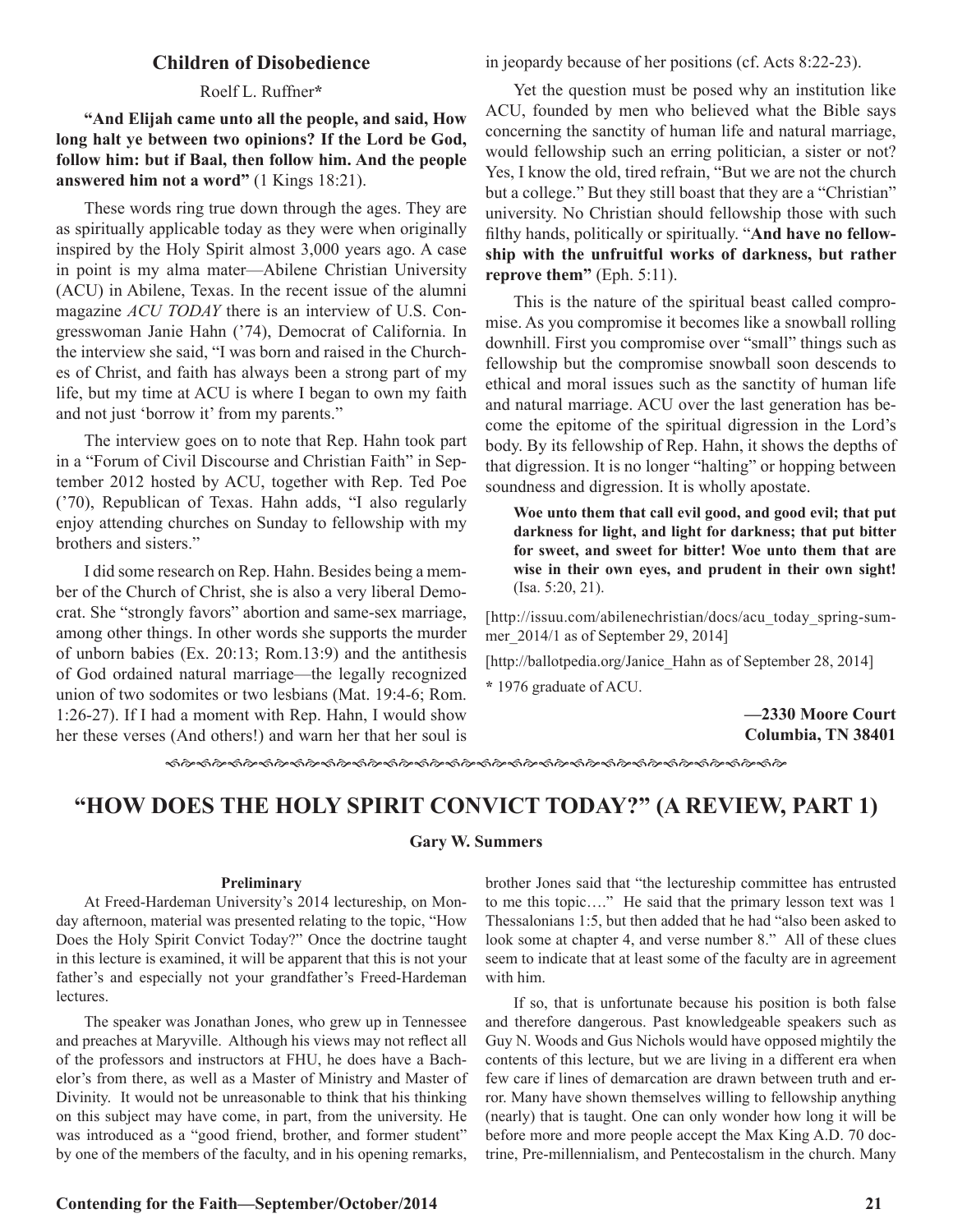have already opted for false worship practices, such as instrumental music and hand clapping. Instead of marking false teachers, many brethren now mark those who oppose false teaching!

#### **Sorting Out Holy Spirit Passages**

Studying the Holy Spirit often proves a difficult challenge because some fail to keep in mind two key principles. One is that of agency, which was discussed previously (June 1, 2014). Simply put, the Holy Spirit may be said to do something when He actually accomplished the goal through His Word. For example, are people convicted of sin by the Holy Spirit? John 16:8 says that He would convict the world of sin. On the Day of Pentecost, many were convicted of sin through the message Peter preached which was inspired by the Holy Spirit. Jones recognized this principle and used the example himself.

A literary device is also used in the Scriptures which may confuse some Bible students. When Jesus told His disciples to drink the cup (1 Cor. 11:25), He was using metonymy—in this instance the cup stands for the contents of the cup. Many times the Holy Spirit stands for something that the Holy Spirit gives, such as spiritual gifts. Simon saw, for example, that when Peter and John laid their hands on the Samaritans, they received **"the Holy Spirit"** (Acts 8:14-19). In fact, he offered to buy that ability. But when Peter and John laid their hands on the brethren, what did they receive? Although the text does not say specifically, when Paul did the same things in Acts 19, the twelve newly-baptized souls received the spiritual gifts of speaking in tongues and prophecy (1-6). The Holy Spirit represents that which He gives.

What the Holy Spirit gives might not even be miraculous. In Matthew 7:11, Jesus says if evil human beings give good gifts to their children, how much more will the heavenly Father give good things to those who ask Him. On another occasion the Lord made the same point, but in place of good things, He said the Holy Spirit (Luke 11:13). The Holy Spirit once again represents what it is that He gives.

#### **1 Thessalonians 1:5**

Brother Jones began by quoting the words of an old hymn:

I know not how the Spirit moves, Convincing men of sin, Revealing Jesus through the Word, Creating faith in Him.

The speaker would have done well to stick with the words of the song, but he thought he could answer the question that the songwriter did not know, and he sets about doing so on this "vital topic and one of contemporary concern." After urging that all his listeners be students of the Bible and compare his teaching with the Scriptures (an offer herein accepted), he began with an examination of the text. Interestingly, however, he did not make any comments whatsoever about the passage prior to verse 5, and he did not actually finish the verse under consideration. His analysis stopped at **"with much assurance."** The entire verse is presented below: **"For our gospel did not come to you in word only, but also in power, and in the Holy Spirit and in much assurance, as you know what kind of men we were among you for your sake** "(1 The. 1:5, *NKJ*).

Before giving attention to his speech, we ought to take the time to analyze the background and the verse. When Paul went to Thessalonica, he found a synagogue of Jews there, and as was his usual custom, he went in **"and for three Sabbaths reasoned with them from the Scriptures"** (Acts 17:2). That included **"explaining and demonstrating that the Christ had to suffer and rise again from the dead."** Then Paul said: **"This Jesus whom I preach to you is the Christ"** (Acts 17:3).

In Acts 17:1-10, no miracles are named or even hinted at. The only word that might be thought to refer to the miraculous is in Acts 17:3, but the word translated "demonstrated" there basically means "to set forth" and is not used to describe the working of miracles. Furthermore, when Paul went to Berea, Luke likewise makes no mention of Divine demonstrations in that locale. He does, however, contrast the Jews' attitudes in the two cities. Those in Berea were more fair-minded than those in Thessalonica because they "searched the Scriptures daily to find out whether" the things Paul was preaching were so.

Furthermore, no mention is made of miracles used in Thessalonica in 1 Thessalonians 2:1-12 as Paul describes his entrance into the city. Do these observations mean that Paul performed no miracles in this city? No. He may have imparted some spiritual gifts before he left, or someone else might have. He tells the brethren not to despise prophecies (5:20). The point is that Luke emphasized the teaching, explaining, and the setting forth of the gospel in Acts. Then, just as now, people could only be saved by preaching.

But, then, what did Paul mean when he wrote of the gospel coming in power and in the Holy Spirit, and in much assurance? Of course, he could have referred to the miraculous. McKnight says that the power refers to the miracles and signs that Paul wrought while the Holy Spirit might refer to some of the spiritual gifts of the Holy Spirit that Paul imparted, such as speaking in tongues or prophecies (402). Certainly, other interpretations could be suggested, but this one seems reasonable and fits with other passages of Scripture.

What about the full assurance? This phrase means that the brethren in Thessalonica were fully persuaded of the message. McKnight comments that the Greek word "denotes the carrying of a ship forward, with her sails spread and filled with the wind" (402). Paul set forth three reasons for the full assurance on the part of the Thessalonians.

1. The gospel message itself, as noted in Acts 17. Paul does not discount the reasoning that he did in proclaiming that Jesus is the Christ any more than Peter would decry the logic he used on the Day of Pentecost. Paul is simply saying that logic was not all he had used to convince them of the truth.

2. The use of the miraculous, when Paul showed the signs of an apostle and imparted the miraculous gifts of the Spirit to them.

3. Paul's example (and that of those with him). They could believe the message because of the behavior on the part of Paul and the other workers in their presence. Paul elaborates on this subject just a few verses later in 2:1-12. The Thessalonians in turn became examples to others (1:7).

Brother Jones, however, went beyond what is stated in the text. He says that "it was not just the words spoken that were instrumental in the conversions of these people; there were other things at work." If by those words he was meaning what was said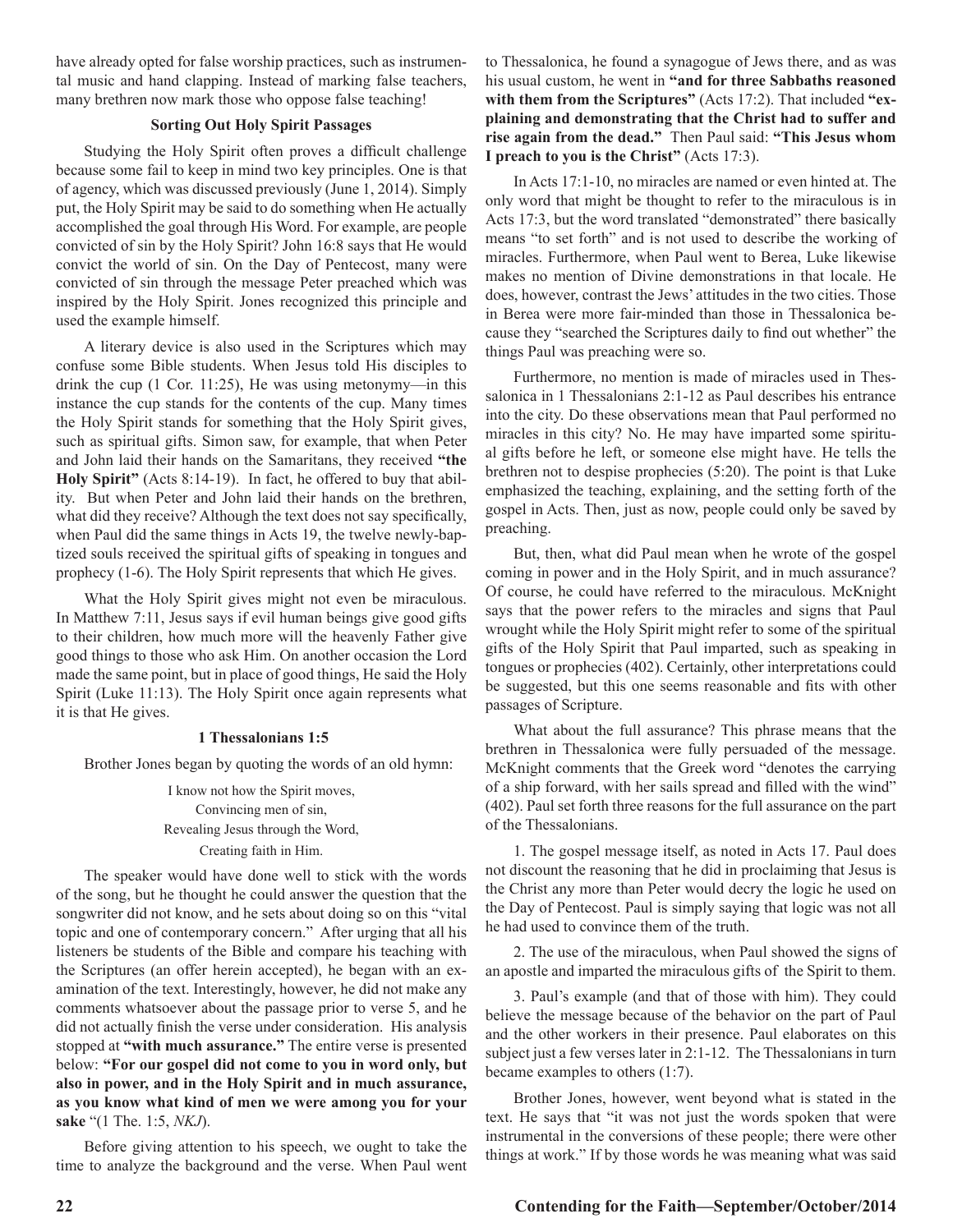above in point 2, we would be in agreement, but he went beyond those parameters to make an unwarranted assumption. Although he acknowledged that miraculous signs often accompanied the message to confirm its validity, he decided that something more was involved. For whatever reason, he decided to conclude: "So Paul indicates in our text that the Holy Spirit Himself convicts the hearts of unbelievers. These were unbelievers that are now converted to Christ. He convicts their hearts in conjunction with but in addition to the words that are spoken."

What does that statement mean, exactly? And who else has been saying similar words (Mac Deaver is a hint)? First, how does the Holy Spirit convict apart from the Word? The only other way taught in the Bible is through providence—through circumstance and situations. The speaker does allow for that possibility elsewhere, but he is advocating something else here—a direct action of the Holy Spirit.

The following words are absolutely chilling:

Conversion does not occur with the interaction of cold words on a page. Nor does transformation of life happen through intellectual exercise alone…. The Holy Spirit's power is working behind the Spirit's Word. The power of God and the Holy Spirit works beyond mere human words to bring about faith.

Can someone explain what Jonathan Jones means by these words? In the first place, when Peter spoke on Pentecost or Paul reasoned in the synagogue, there were no words on a page. Were they cold words from chilly lips? In fairness to the lecturer, he cited Hebrews 4:12 elsewhere and believes in the power of the Word, but why then does he seem to denigrate the Scriptures at other times—this being one of them.

The Holy Spirit's power is working behind the Holy Spirit's Word? The Spirit works through His Word—not behind it, beside it, or apart from it. Using the word *cold* to apply to the words one reads in the Bible seems an insult to the Author. How does the Spirit work beyond human words (and providence)? At this juncture, Jones quotes from a Puritan named William Law:

Read whatever chapter of Scripture you will, and be ever so delighted with it—yet it will leave you as poor, as empty and unchanged as it found you unless it has turned you wholly and solely to the Spirit of God and brought you into full union with and dependence upon Him.

The speaker later on defines Calvinism and repudiates its major tenets; so why does he quote a Puritan who was a Calvinist? Is Law not saying, essentially, that the Bible is a dead letter and that the cold words on the page will not do anyone any good unless the Spirit energizes it or illuminates it? If Law is not saying that, what does he mean? Both he and Jones are advocating that the Spirit does something more than just having inspired the Scriptures. Both are wrong. An atheist could open the Bible and profit from it if he followed what it said.

Jones adds: "The Holy Spirit of God is working in the human heart to bring conviction and conversion." Notice that his statement eliminates any possibility of him talking about the Holy Spirit's role in providence. He stated unequivocally that the Holy Spirit is working in the human heart to bring conviction and conversion. He does not say that this work is accomplished through the Word (in this section).

He keeps talking about other options: "The Holy Spirit's power is working behind the Spirit's Word. The power of God and the Holy Spirit works beyond mere human words to bring about faith."

What is the Spirit doing, pray tell, behind His Word? The speaker then quotes from H. Leo Boles, as if Boles would agree with him.

Let it be understood now that since the church was established, there has never been a genuine case of conversion that was not begun, carried on, and consummated by the Holy Spirit (*The Holy Spirit* 195).

Unlike Jones, Boles is speaking of the Holy Spirit as being responsible for all conversions, but in his explanation of HOW the Holy Spirit operates in conversion, Boles wrote the following:

One of the functions of the Holy Spirit is to convert sinners. How does he [sic] do this? It has been observed that the Holy Spirit in the redemption of man uses the truth of God. The Holy Spirit and the word of God are never separate in conversion and sanctification. The instrumentality of truth in conversion is a fact abundantly substantiated in the New Testament. The instrumentality of truth in conversion is invariable; the same truth is used in every conversion by the Holy Spirit. This is the same that all are converted by the Holy Spirit with the same instrumentality of truth, and the same truth used by the Holy Spirit in every conversion. While there is no conversion without the Holy Spirit, there is no operation of the Holy Spirit in conversion independent of God's word (197-98).

Does brother Boles sound like a preacher who would agree with Jones when he alleges: "The Holy Spirit's power is working behind the Holy Spirit's Word"? Would he have agreed that "the Holy Spirit works beyond mere human words to bring about faith"? To ask the question in light of Bole's own words is to answer it.

Jones seems to want something more than the Word (those cold words on a page) and more than providence. As he said just before getting to his explanation of 1 Thessalonians 1:5,

Paul came to the city of Thessalonica, preaching a powerful message. And there was Divine power behind those words—a Divine power that worked in the hearts of people to bring about spiritual transformation.

What is this Divine power that convicts hearts in conjunction with but in addition to the words that are spoken? How are we to understand what the Holy Spirit does that is separate from the Word? Perhaps those who have such confidence in brother Jones at Freed-Hardeman University should ask him for further clarification.

We understand that the Holy Spirit operates through providence and through His Word, but we do not understand how He acts behind His Word—unless it involves some kind of direct operation of the Holy Spirit, which would open the door to Pentecostalism. If this lecture is not opening that door, what door is it opening?

> **—5410 Lake Howell Road Winter Park, FL 32792**

A day in thy courts is better than a thousand. I had rather be a doorkeeper in the house of my God, than to dwell in the tents of wickedness. ~**Psalms 84:10**

#### **Contending for the Faith—September/October/2014 23**